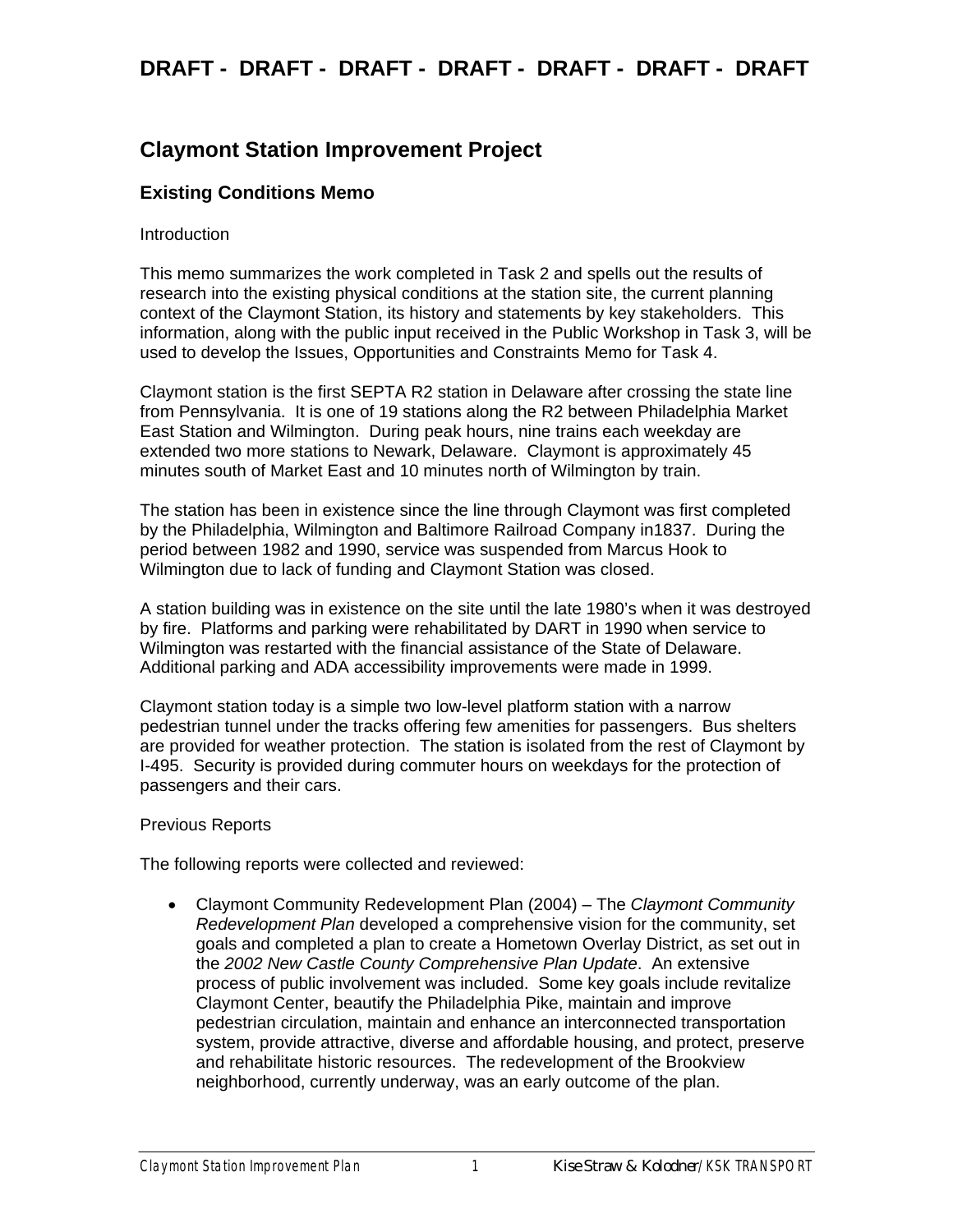- Manual of Design Guidelines (2004) The guidelines were developed in response to the vision laid out in the *Claymont Community Redevelopment Plan* to provide a clear definition of urban design objectives for Claymont, a tool for designers to use to achieve the objectives and a basis for consistent review of development plans. Topics covered include building placement, interface with adjacent properties, historic resources, open space, public seating, public art, lighting, landscaping, pedestrian and bicycle facilities, parking and transit stops. Building design was also addressed as an important element of creating the unique community identity laid out in the *Redevelopment Plan*.
- Claymont Transportation Plan DelDOT completed the *Claymont Transportation Plan* as a complement to the *Redevelopment Plan*. It calls for extensive improvements to the Philadelphia Pike to return it to its function as the commercial main street of the Community. Landscaping, improved intersection controls and pedestrian improvements are included.
- Previous Claymont station plans (1990, 1996, 1999) KSK has acquired copies of the station site plans for the 1990 original reopening, parking expansion and ADA improvements in 1996 and additional parking improvements in 1999.
- Comparative Site Analysis Claymont Train Station (1989) This report reviewed three potential sites for a reactivated Claymont train station. The present site on Myrtle Drive, a site off Old Naaman's Road and a site on the CitiSteel property were reviewed. The report found that the Claymont Steel site had the best long term opportunity for joint development and that the Old Naaman's Road site provided the best opportunities for improved parking. The station was reopened on the Myrtle Drive site none-the-less and has been very successful at attracting commuters to Regional Rail.
- Retail Market and Development Feasibility Analysis (2002) This study looked at the "Idealized Build-out Plan 2" proposed redevelopment plan for Claymont from a market feasibility standpoint to determine whether it was economically feasible. The redevelopment plan included a new town center with retail, services and restaurants to form the center of a revitalized Claymont. It looked at a wide range of economic and demographic data and used them to determine what the market for retail services in Claymont was and to what extent existing retail stores were meeting these needs. The analysis then looked at the level of new residential development that was included in the plan and analyzed the amount of new retail uses that would be needed to support these new residents. The conclusion was that existing demand would not support a new town center but that the assumed level of residential expansion would bring in enough new shoppers to support the center.

### Accessibility Analysis

• SEPTA and DART – Schedules for the public transportation services currently serving Claymont, SEPTA R2 and DART bus routes 1 and 61 are attached in Appendix A.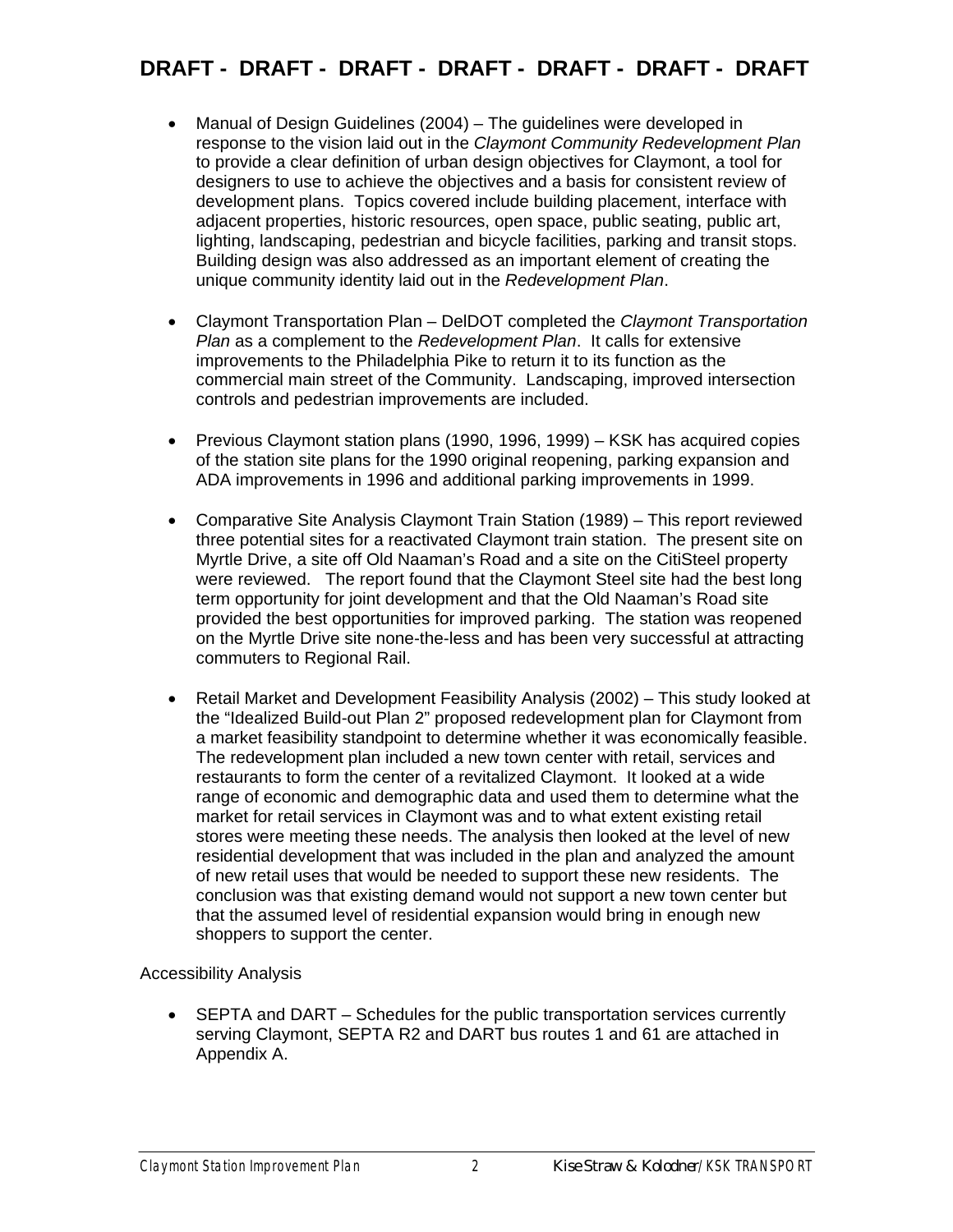On a typical weekday, 475 people board SEPTA trains at Claymont station. On Saturday the number is 74 and on Sunday there is no service. This number has risen considerably since the reopening of the station in 1990. Just before service was suspended in 1982 There were 142 daily boarding riders at Claymont, an increase of 235%.

DART Route 1 – Philadelphia Pike carries about 2400 riders on a typical weekday and Route 61 – Naamans Road carries **9**. Route 1 connects Claymont and the Tri-State Mall to downtown Wilmington. Route 61 is relatively new, having been started in December 2005, and ridership is still building. Unlike Route 1 which is a traditional suburb to downtown run, Route 61 is a suburb to suburb connector starting from Claymont Station and linking the Tri-State Mall, Brandywine Towne Center and Concord Mall.

Buses making connections to trains at Claymont must travel through the station parking lot to a location at the north end of the southbound platform about three quarters of the way through the lot. This route presents potential for fenderbender accidents as drivers pull from parking spots along the bus's route. It also does not provide a stop as close a it could be to the entrance to the train platforms. Limited layover space is provided and shelter is provided by a single standard bus shelter.

• Roadways – The station is connected by road to the rest of Claymont by one street only, Myrtle Avenue. Myrtle is a quiet two lane residential street that carries heavy station traffic during the morning and evening rush hours, especially when large numbers of people leave one train on the return home in the evening. Traffic can back up significantly from the Philadelphia Pike at these times. Speed bumps are spaced along the stretch from Philadelphia Pike to the station to control driving speeds.

Proposals for access from the south via a new overpass over I-495 and the railroad or from the north via Claymont Steel property have both been raised in the past. An extension of Myrtle Avenue over the tracks to access the large Claymont Steel property along the Delaware River has been proposed. These ideas will be reviewed as part of this project.

• Parking – A total of 450 spaces are provided at Claymont Station making it one of the largest park-and-ride stations on the SEPTA Regional Rail system. 410 spaces are located in a long narrow parking lot oriented along the railroad tracks between the station platform and Myrtle Street. Walks from the platform to the far end of the parking lot approach 1,000 feet. The lot is well used, but was never observed to be completely full during 5 visits over several months. 20 to 50 spaces were usually available.

A second, small lot is located across the I-495 foot bridge from the station. This lot stretched along Governor Printz Boulevard contains about 40 spaces. It is slightly closer to the platform than some of the spaces on the north end of the large lot and has easy direct access to Governor Printz Boulevard and is therefore well used.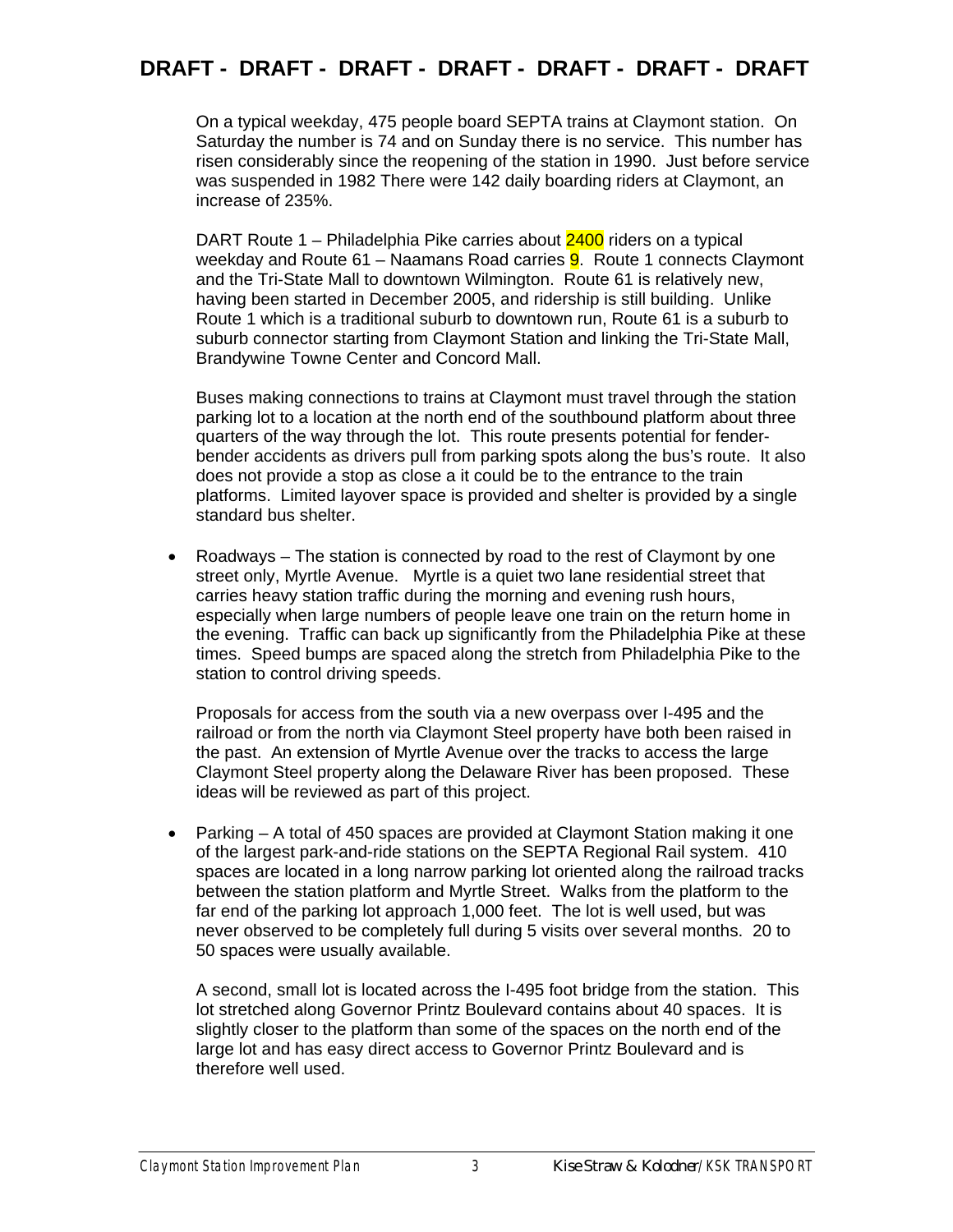• Pedestrian Facilities – The station is connected to Claymont by two routes for pedestrians, Myrtle Avenue and a foot bridge across I-495 to Castle Avenue. The foot bridge is in generally good condition although it is a bit foreboding in terms of its design, which is primarily unpainted concrete with a chain link mesh screen. The bridge is not well lighted making crossing at night particularly intimidating. The entrance on the community side is also obscured by brush and vegetation which makes it seem isolated. The route it the most direct path to the center of Claymont along the Philadelphia Pike and to Overlook Colony and the Claymont Terrace neighborhoods.

Although it is relatively wide, Myrtle Street does not currently have sidewalks on either side except on the north side of the bridge across I-495, which can be uncomfortable for pedestrians during high traffic times. The Archmere Academy has agreed to include a sidewalk along the south side of the street in some renovations they are making on their property, which will improve the walking environment substantially. The lack of a sidewalk on the south side of the bridge will continue to be a problem. This route will be the most direct path to the redeveloped Brookview neighborhood.

• Bike – Bicyclists can access the station via the two routes open to pedestrians. A small number of bike lockers and racks are available and are well used.

#### Base Map

KSK researched all available GIS data for the study area to create a project basemap for use as a reference for staff, steering committee and the public and as a base for drawing conceptual station plans. WILMAPCO, New Castle County, DART and private sources were canvassed for information, digital maps, and aerial photographs that covered the project study area and much valuable data was received. In addition, KSK staff surveyed the study area and took numerous photographs.

Based on this data, KSK developed the map attached in Appendix B using an aerial photograph as the base with additional geographic, transportation, and other information added to make a clear and useful document. The map was produced in the graphic program Adobe Illustrator to make modifications and additions easy to add and attractive.

Information shown includes the station location, parking lot location and size, the footbridge across I-495, study area boundaries, DART routes, street and road names, neighborhood names, important landmarks and Claymont Steel. From the aerial photograph additional information can be identified including vacant land, building footprints, street widths, and the location of important landmarks and natural features.

### Development proposals

Since the study area is closely surrounded by the Delaware River on the east, I-495 on the west, and Fox Point State Park lands on the south, there is little opportunity for adjacent development on these sides. On the north, however, Claymont Steel has put a large tract of land on the market for potential development. There are many issues related to the site including access, environmental concerns, and existing adjacent industrial uses. The size of the parcel and its potential for high density development,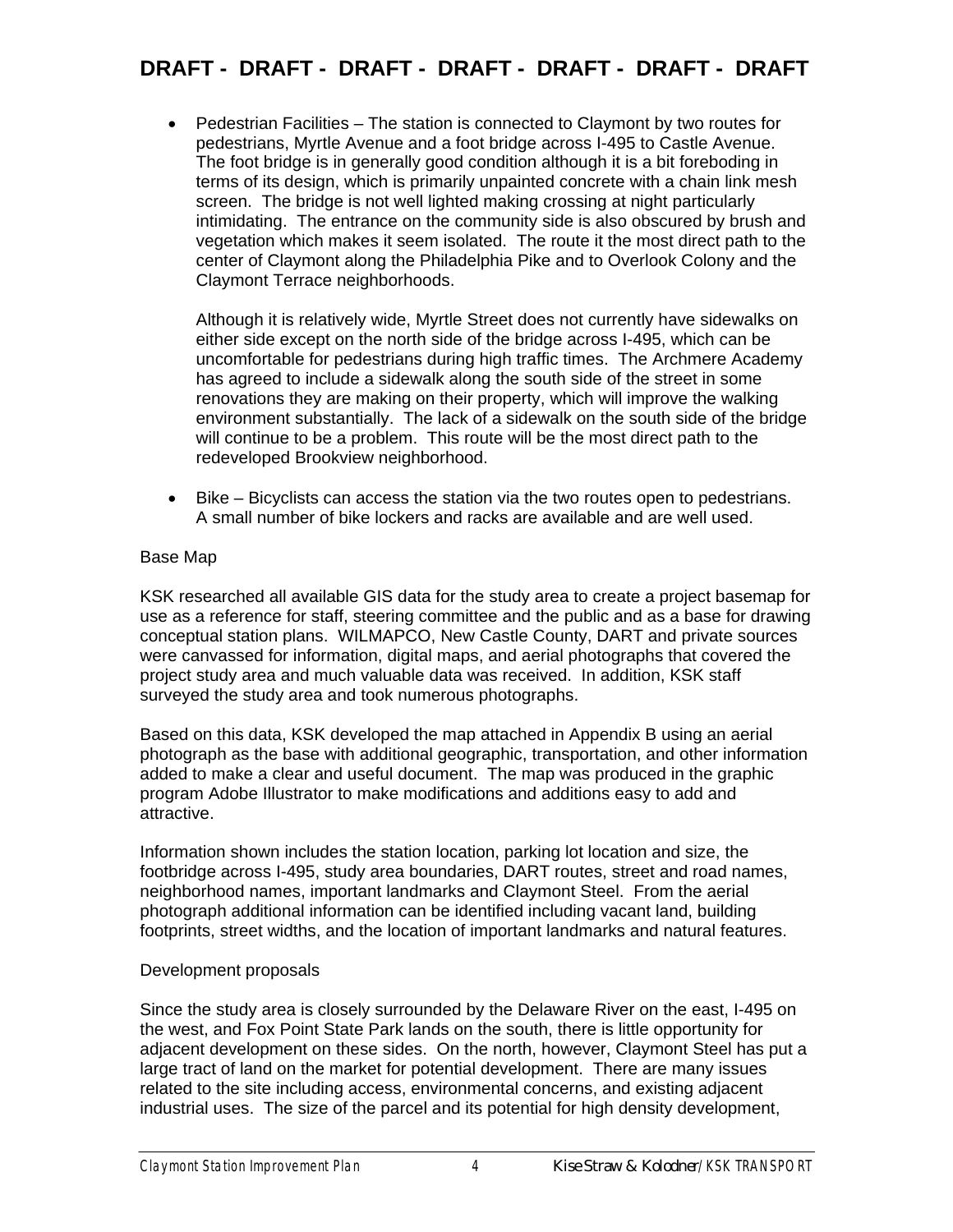and therefore as a major transit traffic generator, means that planning for Claymont Station will need to carefully consider how the development will impact the station and how the two projects should be coordinated and linked by transportation.

Farther outside the study area, but important from a public transportation perspective, the Brookview neighborhood just west of the Philadelphia Pike between Seminole Street and Darley Road is being redeveloped at a much higher density that the former apartment complex. This will create more residents, greater economic activity and increased demand for transportation. It is likely that a fair number of new residents will be attracted by easy access to Philadelphia and Wilmington provided by the train station and will need access to the station from their homes. The development is not beyond reasonable walking distance, could be biked, and might warrant a shuttle bus connection.

#### Stakeholder Interviews

As part of the community outreach for Task 2 of the Claymont Station Improvement Project, Kise Straw & Kolodner and WILMAPCO staff interviewed a number of key stakeholders in Claymont and the Claymont Design Review Advisory Committee (DRAC) on their issues, concerns and opinions related to the project.

#### Primary themes

A comment heard from almost every speaker and the DRAC was that the station should include not just platforms and parking but also a station building that would house a ticket office, concession, restrooms and a comfortable waiting room. These features would make waiting for a train a pleasant experience and would attract more riders to the service.

The architectural design of the station building should be appropriate for Claymont and fit into its traditional architectural styles. Frank Furness's Wilmington Station and architect John Nolen's designs for Overbrook Colony were mentioned as models. The *Claymont Manual of Design Guidelines* should be followed when designing the station.

Joint development of the station site should be considered. A number of uses like restaurant, entertainment venues or recreational facilities might be practical between the Delaware River and the train tracks and would bring additional users to the area, making it a safe and lively place to be at all hours.

Both pedestrian and vehicular connections across the track to the riverfront would be desirable features of the new station plan. They would be necessary to make any new development along the River practical.

It will be necessary to take the potential for development on Claymont Steel 's parcel along the Delaware River into consideration. If environmental and other issues can be overcome, this area is large and could be developed at a high density, bringing a large number of new residents to the site and significant amounts of commercial development, both of which would rely heavily on rail access. This could be a major new transit oriented development.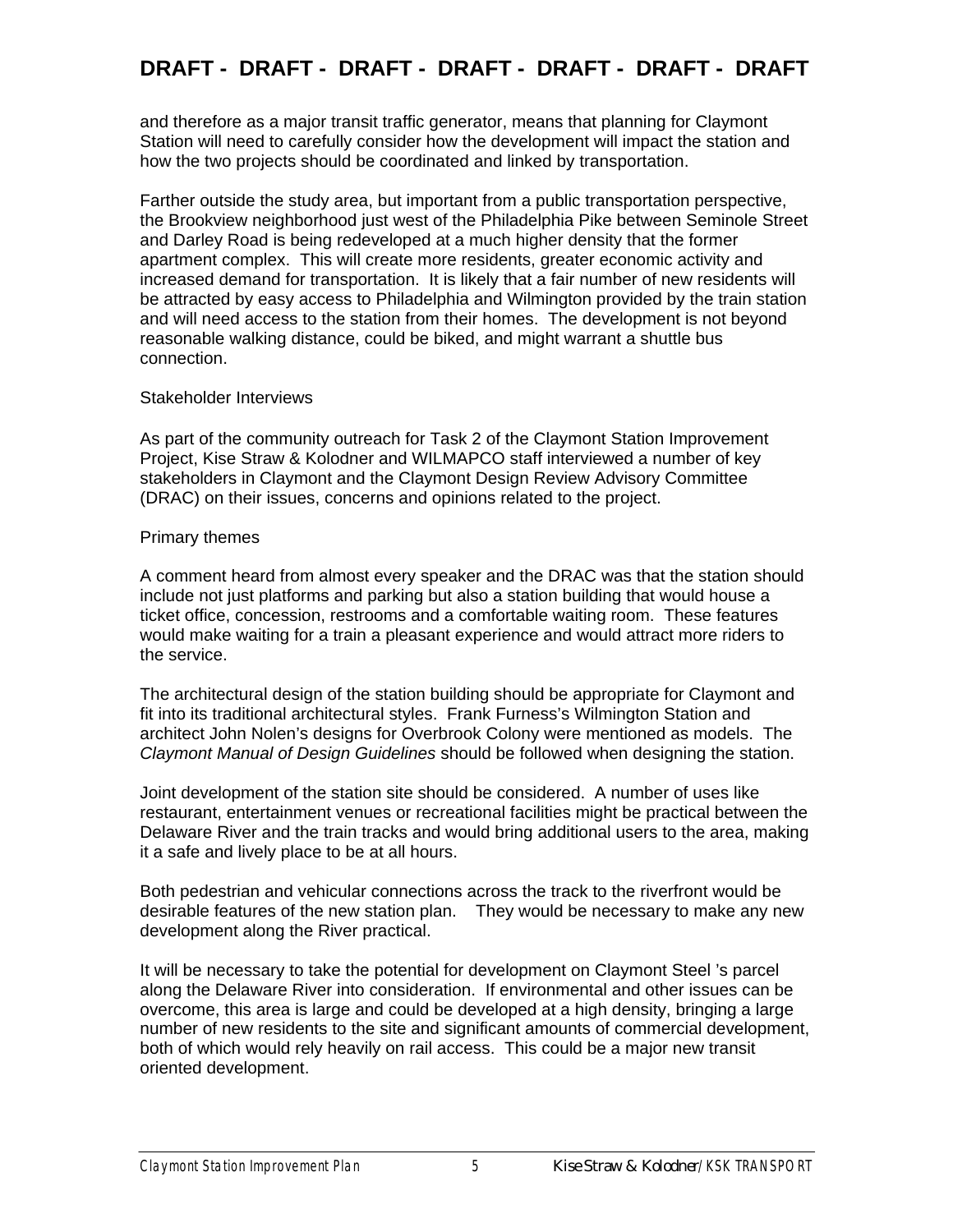If commercial development proves feasible, options that would partially or completely fund the station from private sources should be considered. The station provides a high level of accessibility which creates value for real estate development. A developer may see a real benefit to including the construction of an improved station as part of a mixed use development.

Sidewalks and lighting leading to and on the site of the new train station are a priority and should be designed for safety, security and attractiveness.

Adequate parking is a necessity. Structured parking may be practical and would reduce the overall footprint of the parking area leaving more land available for development or for recreation.

Think big – The plan should include what is best for the Claymont community in the long run and not be compromised due to short term budgetary considerations.

Other comments that were mentioned in the course of the stakeholder and DRAC meetings include:

- Fast Ferry landing at Claymont with connections to Philadelphia airport, Philadelphia, Camden, Cape May, Rehoboth should be considered.
- North crossing of Northeast Corridor railroad tracks may be completed at Naamans Road as part of private development.
- Archmere Academy view corridor must be preserved.
- Need to coordinate station design with development on the Claymont Steel riverside site.
- \$1 B worth of development is possible on the Claymont Steel site.
- Moving platform slightly to the north is fine.
- Pedestrian bridge at Archmere south on Manor would be ok.
- Claymont acts as a relief location for Wilmington parking.
- Access by all modes is excellent at Claymont making it a good place for development – I95 and I495.
- Fact that station is so busy speaks for itself it is a valuable transportation facility.
- Adequate parking is important to success.
- Shared use parking is ok.
- Make waiting for the train more appealing to encourage ridership.
- Flea market at station is one idea for joint development.
- Development at the station will most likely be a local draw, not a regional destination.
- Link from station to Fox Point Park is a good idea.
- Developer has already called about Claymont Steel site which just went on the market.
- Claymont train station is alive and well full of vehicles on weekdays but closed on Sunday.
- Bridge across I-495 on Myrtle has sidewalk on wrong side from station.
- Philadelphia Pike needs crosswalks at Myrtle intersection.
- Wayfinding signage needs to be improved for both motorists and pedestrians.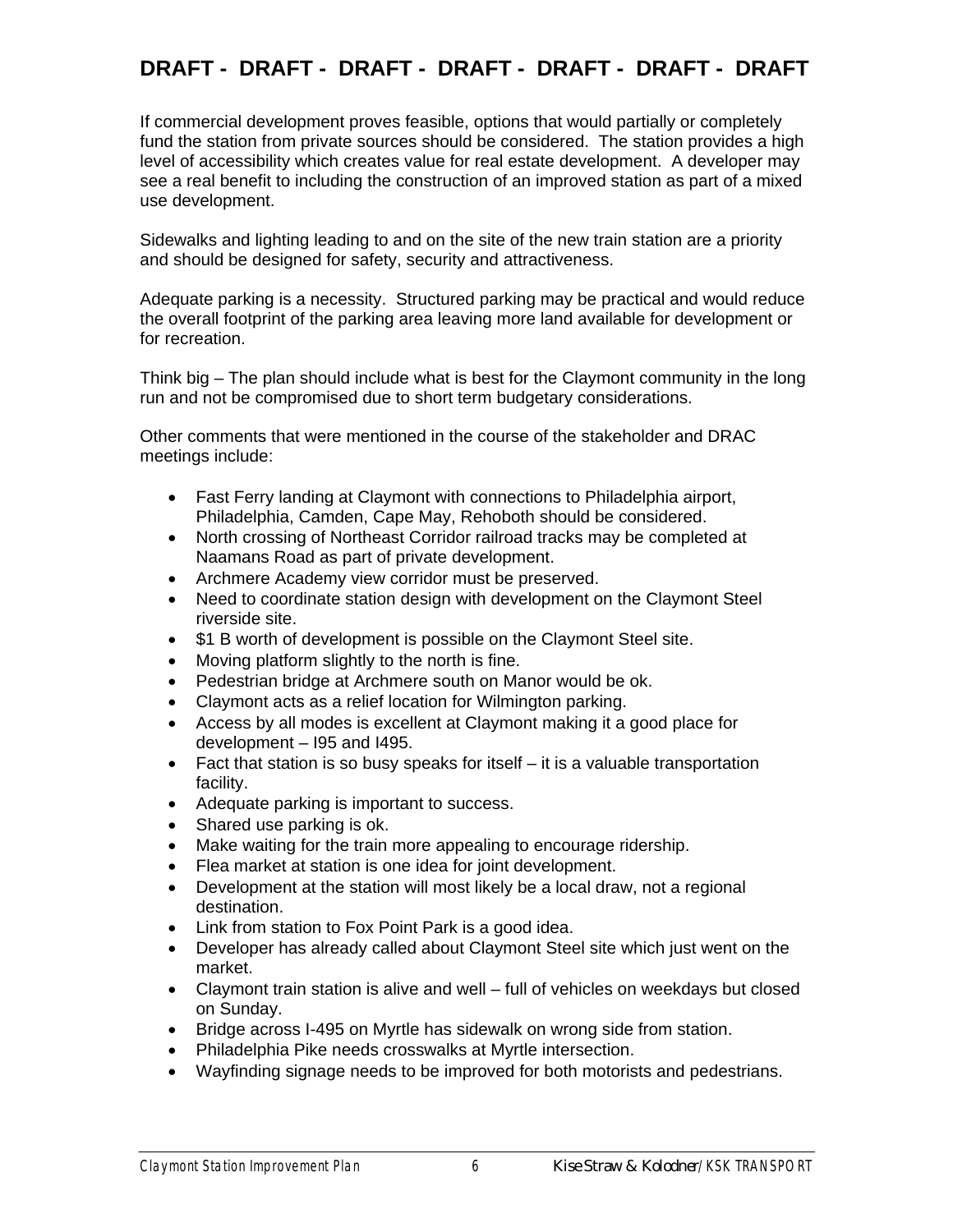- Brookview redevelopment has been a major success so far, due to the work of the Claymont Renaissance.
- There is considerable consensus on the *Claymont Redevelopment Plan* and the need for an improved station.
- A shuttle bus would better connect the station with the community.
- Make station more of destination to increase usage and support better facilities.
- People come from Newark and far a field to park at Claymont.
- Land around station is mostly fill, some slag, bag house dust etc. that may be hazardous.
- Sewage line under site must be assessed for ability to support future development.
- County exaction program has been limiting sprawl by limiting sewer, water and roads to where they are affordable.
- Hometown Overlay District was used in Brookview. Former density was 10 dwelling units per acre, new density will be 20 dwelling units per acre.
- The former Merchandise Mart site is a possible park and ride station.
- No specific commercial uses stand out as ideal for the station area. A convenience market, destination restaurant, or other use that serves the local Claymont community might work. There will be1220 units in Renaissance Village on the Brookview site, the residents of which will require services.
- Structured parking should be considered.
- Down by Christina River in Wilmington there is a narrow parking structure that may be a model for what could be done at Claymont.
- 4.5 acres is required for Claymont station.
- Residents of Myrtle Avenue will be impacted by increased traffic.
- An architectural style based on the Furness-designed Wilmington train station would be appropriate for Claymont. Keep Wilmington station in mind.
- March deadline for getting earmark request to Congress.
- Look at ridership over time.
- Sewer is issue new pipes may be needed.
- FEMA map on 100 year flood plain.
- Phasing should be carefully considered.
- Expansion of station facility is necessary.
- Senator Biden's office is supportive and involved with project.
- Senator Carper's office has also indicated the senator was interested in the project.
- No planning in place for Claymont Steel riverside site yet. Station project may be delayed if the development potential of the Claymont Steel riverside site needs to be analyzed beforehand.
- Station should ideally be staffed to provide customer service and security.
- Public-private partnerships will likely be necessary to fund the level of quality desired by the community at the station.
- Pedestrian connections to the rest of Claymont are key to the project's success.
- Desirable features include a heated and air conditioned waiting room, ticket office, improved lighting in the parking lot and the platforms.
- How far are people traveling to park at Claymont and ride Regional Rail?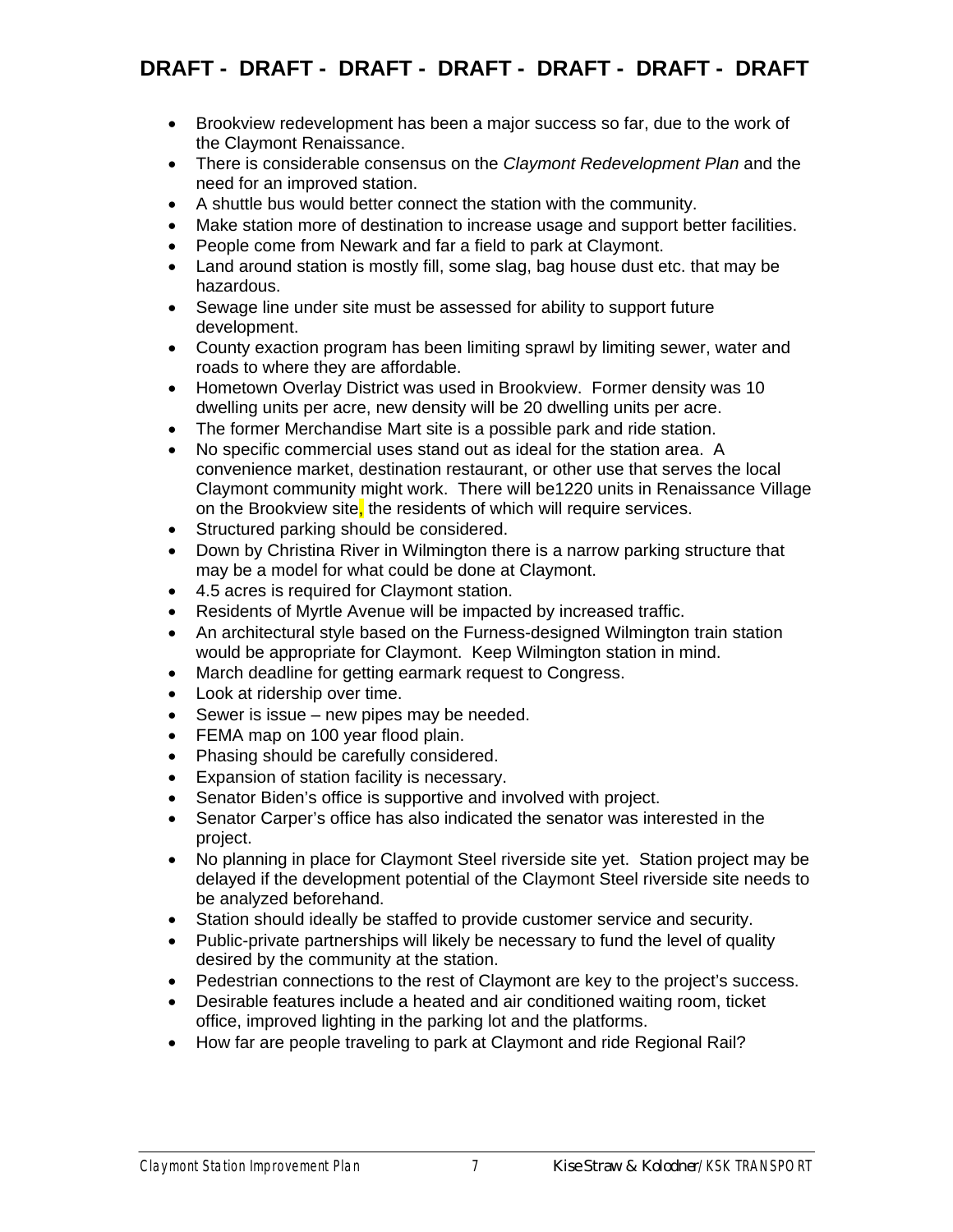Appendix A - SEPTA and DART Schedules



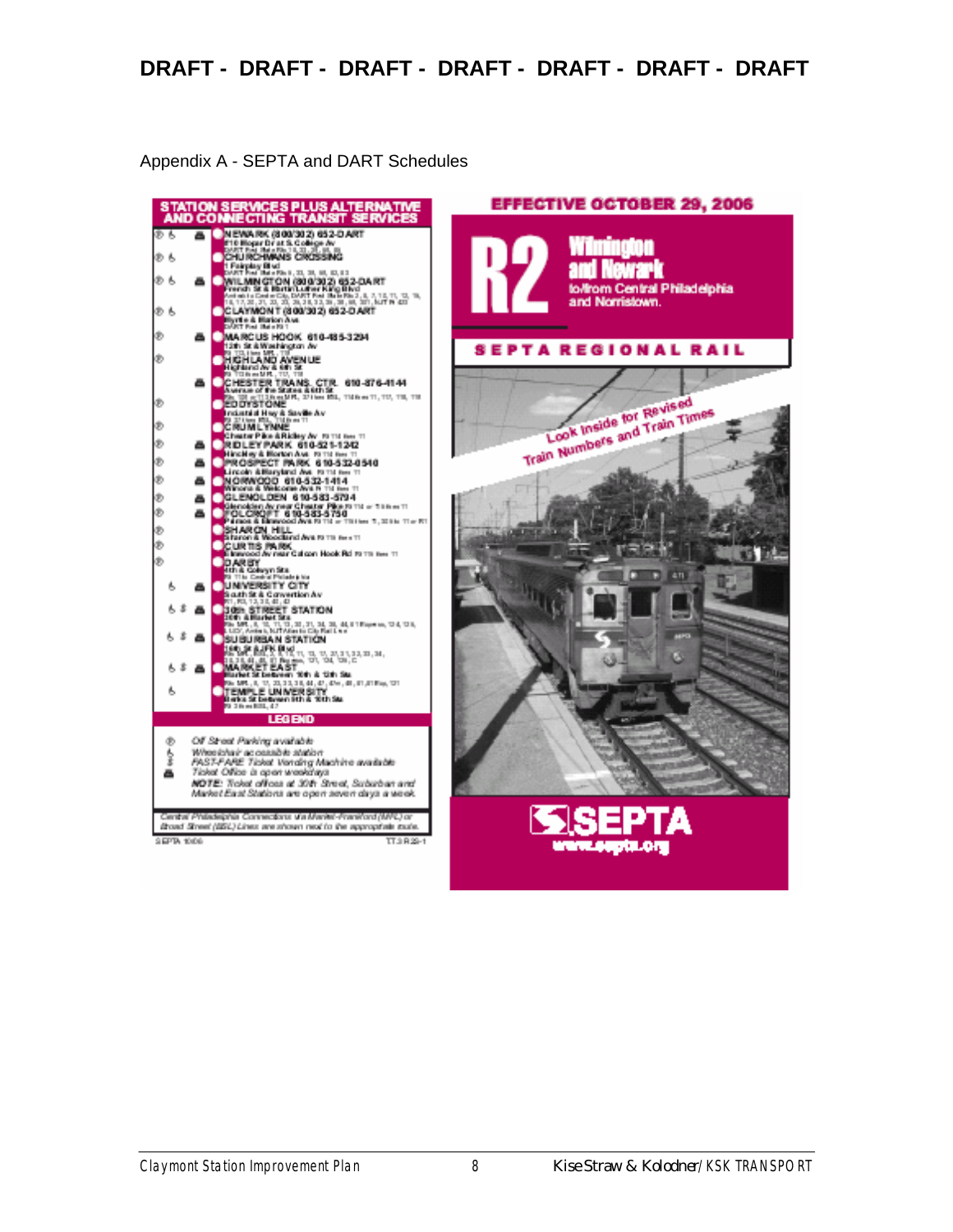|                       |                    |    | MONDAYS through FRIDAYS (See HOLIDAYS note)    |                |                  |               |               |               |                |                          |                    |                 |                    |                  |                |                        |
|-----------------------|--------------------|----|------------------------------------------------|----------------|------------------|---------------|---------------|---------------|----------------|--------------------------|--------------------|-----------------|--------------------|------------------|----------------|------------------------|
|                       | Fare<br>Zone       |    | Train Number<br>S tuti cina                    | 46.16<br>AM    | 4820<br>AМ       | 92 08<br>AM   | 9:21:21<br>AM | 9214<br>AM    | 92.16<br>AM    | 4730<br>AM               | 9220<br>AМ         | 9222<br>AM      | 92 34<br>AМ        | 92.36<br>AМ      | 9238<br>AИ     | 92.40<br>PM            |
| 3                     | Æ,                 |    | Marwarnia.                                     |                |                  | 6.22          | 6.48          | ÷             | 7.34           | 8.17                     | 8.58               | $\equiv$        | ÷.                 | $\equiv$         | 811.50         | ÷.                     |
|                       | ą,                 |    | Church mana Grossino                           |                |                  | 8.99          | 医风风           |               | 7.30           | 8.25                     | 9.05               |                 |                    |                  | 812.10         | ÷                      |
| Hook <sub>1</sub>     | 4                  |    | Williminstic n (amik al)                       |                |                  | 6.39          | 7.07          |               | 7.41           | 8.39                     | 9.18               |                 |                    |                  | B1230          |                        |
| ٩                     | 4<br>4             |    | Wilimington (iuww)<br>Claveront                |                | 6.03<br>6.11     | 6.41<br>6.49  | 7.08<br>7.16  |               | 7.43<br>7.51   | 8.40<br>8.48             | 9.17<br>9.25       | ÷.              | 10.47<br>10.55     |                  | 12.45<br>12.53 | -<br>÷.                |
|                       | 4                  |    | Marcus Hook                                    | 5.50           | 6.15             | 6.53          | 7.20          | 7.28          | 7.55           | 8.51                     | 9.29               | 9.57            | 10.59              | 11.59            | 12.57          | 1.59                   |
| Marcus<br>PHILADELPHI | 4                  |    | filiatulis nel Avva nuva                       | 8,83,          | 6.18             | 8.58          |               | 更良地           | 7.58           | 8.54                     | 9.32               | 10.00           | 11.02              | 12.02            | 1.00           | 2.82                   |
|                       | ä.                 |    | Chaster :                                      | 5.58           | 6.21             | 6.59          |               | 7.35          | 8.01           | 8.57                     | 9.35               | 10.03           | 11.05              | 12.05            | 1.03           | 205                    |
| Ţ                     | ä.                 |    | Eddwytona                                      | 5.58           | 8.23             | 7.01          | 囲             | 7.38          | 8.03           |                          | 9.37               | 10.05           | 11.07              | 12.07            | 1.05           | 2.07                   |
|                       | ä,<br>Ň.           |    | Crum Lynna                                     | 6.01           | 6.26<br>-98      | 7.04          | X<br>朣        | 7.40<br>7.43  | 8.08           | 9.00                     | 9.39               | 10.07           | 11.09              | 12.09<br>42.44   | 1.07           | 2.09                   |
| Williaminghom         | 2                  |    | Niciay Park<br>Prosesuat Park-Maoru            | 6.03<br>6.05   | 6.30             | 7.06<br>7.08  | R             | 7.45          | 8.09<br>8.11   | 9.02<br>9.04             | 9.49<br>943        | 10.09<br>10.11  | 11.11<br>11.13     | 12.13            | 1.09<br>1.11   | 2.99<br>213            |
| <b>CENTRAL</b>        | 2                  |    | Manwaradi                                      | 6.06           | 6.31             | 7.09          | 圓             | 7.48          | 8.12           | 9.05                     | 9.45               | 10.12           | 11.14              | 12.14            | 1.12           | 2.14                   |
|                       | 2                  |    | Gibrao ideas                                   | 6.08           | 6.33             | 7.11          | 扅             | 7.48          | 8.14           | 9.07                     | 9.47               | 10.14           | 11.16              | 12.16            | 1.14           | 2 制                    |
|                       | 2.                 |    | l'alamit                                       | 6.10           | 6.35             | 7.13          | 茵             | 7.50          | 8.16           | 9.89                     | 9.49               | 10.15           | 11.17              | 12.17            | 1.15           | 2.17                   |
|                       | ğ.                 |    | Silva rom 14 il                                | 6.12           | 6.37             | 平田県           |               | 7.82          | 8, 18,         | 9.99                     | 9.51               | 10.17           | 11.99              | 12.19            | 1.17           | 2.99                   |
| <b>New arts</b>       | 2                  |    | Curtis Park                                    | 6.14           | 8.39             | 7.17          |               | 7.54          | 8.20<br>8.23   | 9.13                     | 9.53<br>9.55       | 10.18           | 11.20              | 12 20<br>12 22   | 1.18           | 2.20<br>2.22           |
|                       | 2<br>Ø.            |    | <b>Durby</b><br>Jak <u>ars</u> by City         | 6.16<br>6, 23, | 8.41<br>ă.<br>52 | 7.19<br>D7 30 | D7.43         | 7.50<br>D8 06 | D8.34          | 9.15<br>9.24             | D-10.05            | 10.20<br>D10.38 | 11.22<br>D11.32    | D12.32           | 1.20<br>D138   | D2 32                  |
|                       | 89                 |    | 4. Statu Statute<br><b>Continue</b>            | 3. PO 1        | 35 F             | n a sa        | IO FIN        | 17,500        | 107. ST 3      | 33. POP                  | <b>NEO ARTIS</b>   | <b>KADARA</b>   | <b>KATINA KIRA</b> |                  | <b>IN ROA</b>  | n Sakata               |
|                       | ÿ.                 |    | St Jan Brint St                                | 7. J.T         | PD 19            | KA 50         | ny Lio        | KO MET        | 107. J.K.      | 33,572                   | n ann.<br>63       | KADARA          | KT T<br>55         | IG RADI          | DH 33          | <b>TANKS</b>           |
|                       | 93                 |    | Martin Albert<br><b>Continue</b>               | 30             | n Ti             | n e pr        | in Lo         | ng Ta         | 108.GM         | 39. V                    | <b>DESCRIPTION</b> | IN DAN          | <b>KATEL</b>       | <b>NORTH</b>     | KN SK.         | TO SEE                 |
| p                     |                    |    | Terrete University                             | 6.40           |                  | DE 43         | DO. DO        | D623          | Dill 52        | o al                     | DI 0.552           | Det frida       | DH.B               | metras           | D1. 61         | D2 49                  |
| į                     | Ø.<br>ä            | ß. | <b>North Dread</b><br>Eine Statet, Niceristown | 8.42<br>7.15   | 7.49<br>T, d0    | ÷.            | $\sim$        |               |                | a.                       |                    |                 |                    |                  | ÷.             | ÷                      |
|                       |                    |    |                                                |                |                  | AИ            | AМ            | AМ            | AМ             |                          | AМ                 | AИ              | AМ                 |                  |                |                        |
|                       |                    |    |                                                | AМ             | AМ               |               |               |               |                | AИ                       |                    |                 |                    | PM               | PM             | PM                     |
|                       | Fare               |    | l'min Numbe                                    | 7293           | 7995             | 28            | 7 20 °        | 0211          | 02 I S         | 0219                     | 9228               | 9:22.1          | 9229               | 92.31            | 92.35          | 92.3                   |
|                       | Zana               |    | Stations                                       | AM             | AM.              | AM            | AМ            | AM            | AM <sub></sub> | AM                       | AM                 | AM              | AM                 | PM               | PM             | PM                     |
| in Balti              | s                  | ь  | Eins Statet, Noristown                         |                |                  | $\sim$        | $\sim$        |               |                |                          |                    |                 |                    | $\sim$           | $\sim$         | -                      |
| n.                    | Ō.                 |    | Nicrth Eireach                                 |                |                  |               |               |               |                |                          |                    |                 |                    |                  |                | ÷                      |
|                       | χή.<br>93          | p, | Terret a University                            |                |                  |               |               | 6.67<br>P. TE | 7.5%<br>M SP.  | 8.57<br>31. J.H          | 9,552<br>1995)     | 10.24<br>1080   | $+1.52$<br>99 B.Z  | 12.14<br>12,200  | 1.12<br>1.80   | 244<br>apo.            |
|                       | 79                 |    | 6. Marton Basi Stadion<br>or ta akin Mitalian  | e pro          | E TE             | 11. J J       | S.XL          | R TO          | , gant         | 31.NE                    | 37,570             | n yang          | n nav              | (PLK)            | ņЮ,            | 20 J                   |
|                       | 33                 |    | 200 h Roman Roadhay                            | - 159          | . pr             | 11.EK         | 33 O.         | р.            | n a            | 31. PO                   | 3 M 7 7            | 1180)           | n na a             | n an             | 133            | XX                     |
|                       | c                  |    | University City                                | 4.58           | 5.23             | 5.50          | 6.41          | 7.14          | 7.45           | 8.44                     | 9.39               | 10.41           | 11.29              | 12 33            | 1.31           | 2.33                   |
| <b>NEWARK</b>         | $\mathbf{2}$       |    | <b>Durby</b>                                   | 5.05           | 5.30             | 5.57          | 6.48          | 7.21          | 7.52           | 8.51                     | 9.46               | 10.48           | 11.46              | 12.40            | 1.38           | 2.40                   |
|                       | $\bar{\mathbf{z}}$ |    | Contile Park                                   | 5.07           | 5.32             | 5.59          | 6.50          | 7.23          | 7.54           | 8.53                     | 9.48               | 10.50           | 11.48              | 12.42            | 1.40           | 2.42                   |
| 2                     | ğ.<br>$\bar{2}$    |    | Silva area Milli<br>Folorati                   | 5.08<br>5.50   | 5.33<br>5.35     | 6.00<br>6.02  | 6.51<br>6.53  | 7.24<br>7.36  | 7.55<br>7.57   | 8.54<br>8.56             | 9.40<br>9.50       | 10.59<br>10.53  | 11.49<br>11.58     | 12, 43,<br>12.45 | 1,48<br>4.43   | 2.43<br>245            |
|                       | 2                  |    | Gilgapitian                                    | 5.11           | 5.37             | 6.04          | 6.55          | 7.27          | 7.59           | 8.57                     | 9.52               | 10.54           | 11.52              | 12.48            | 1.44           | 248                    |
|                       | Ž.                 |    | Manwaadi                                       | 5.13           | 5.39             | 6.06          | 6.57          | 7.29          | 8.01           | 8.59                     | 9.54               | 10.56           | 11.54              | 12.48            | 1.46           | 2.48                   |
|                       | 2.                 |    | hrouga at Pant-Moore                           | 5.14           | 5.40             | 6.07          | 6.58          | 7.30          | 8.02           | 9.00                     | 9.55               | 10.57           | 11.55              | 12.49            | 1.47           | 249                    |
|                       | ä.                 |    | Rider Park                                     | 5.16           | 5.42             | 6.09          | 7.00          | 7.32          | 8.04           | 9.02                     | 9.57               | 10.59           | 11.57              | 12.51            | 1.49           | 251                    |
| 通信書の理由                | ä.                 |    | Crum Lyma                                      | 5.18           | 5.44             | 6.11          | 7.02          | 7.34          | 8.06           | 9.04                     | 9.59               | 11.01           | 11.59              | 12.53            | 1.51           | 2.53                   |
| <b>WILMINGTON AND</b> | ä.<br>ä,           |    | Exitiyations<br>Charata n                      | 5.29           | 5.48<br>5.48     | 6.13<br>6.15  | 7.85          | 7.36<br>7.38  | 8.08<br>8.10   | 9.06<br>9.88             | 10.01<br>10.03     | 11.03<br>11.05  | 12.01<br>12.03     | 12.55<br>12.57   | 1.53<br>1.55   | 2.55<br>2.57           |
|                       | 4                  |    | Michila ad Avenue                              | 5.24           | 5.51             | 6.18          | 7.09          | 7.41          | 8.13           | 9.11                     | 10.06              | 11.08           | 12.08              | 1.00             | 1.58           | 3.00                   |
| 医血管炎<br>HOOK,         | 4                  |    | Marcus Hook                                    | 5.27           | 5.54             | 6.21          | 7.13          | 7.44          | 8.17           | 9.14                     | 10.10              | 11.11           | 12.10              | 1.03             | 2.02           | 3.03                   |
|                       | 4                  | 6  | Claymont                                       | 5.30           | 5.57             | 6.24          | 7.16          | 7.47          | 8.20           |                          | 10:13              |                 | 12.13              |                  | 2.05           |                        |
|                       | 4                  |    | Wilimington (amien)                            | 5.39           | 8.88             | 6.33          | 7.25          | 7.58          | 8.32           | $\overline{\phantom{0}}$ | 10.29              |                 | 12.22              | $\equiv$         | 2.14           | -                      |
|                       | 4<br>Ą,            |    | Wilmington (in ava)<br>Ghurch mana Grossing    |                | 6.07<br>8. TR    | 6.34          | 7.35          | 7.57          |                |                          |                    |                 | B12.35             |                  |                |                        |
| <b>MARCHS</b>         | 掲.                 |    | Marwards                                       |                | 6.26             | 6.43<br>6.56  | 745<br>7.53   | 8.06<br>8.21  |                |                          |                    |                 | B12.50<br>B1.05    |                  |                | ÷<br><u>Link</u><br>PM |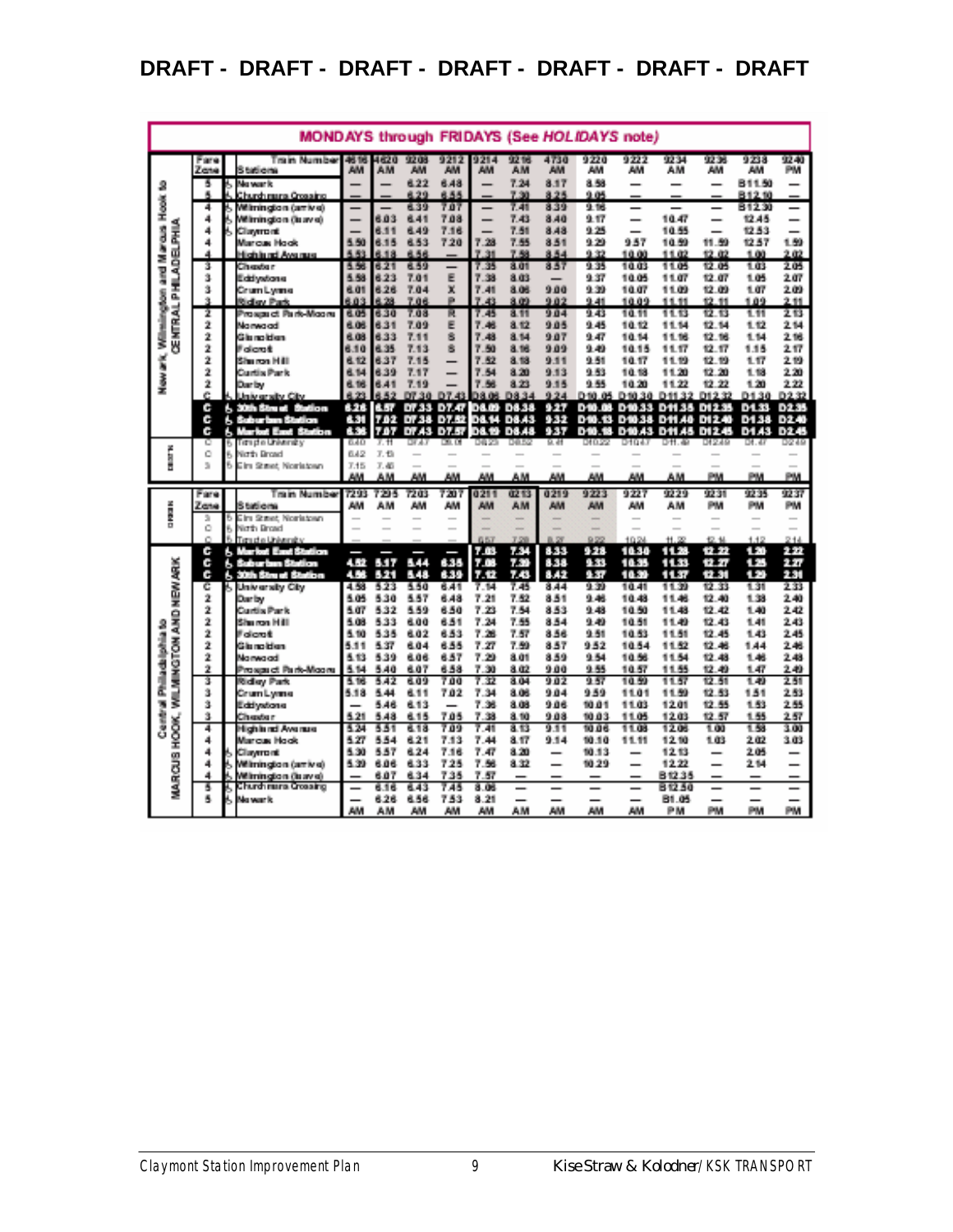|                                  | <b>MONDAYS through FRIDAYS (See HOLIDAYS note)</b> |    |                                           |               |               |              |              |                          |              |                     |              |                |              |                |                 |                                         |                   |
|----------------------------------|----------------------------------------------------|----|-------------------------------------------|---------------|---------------|--------------|--------------|--------------------------|--------------|---------------------|--------------|----------------|--------------|----------------|-----------------|-----------------------------------------|-------------------|
|                                  | Fare                                               |    | Frain Number                              | 92.42         | 4372          | 0248         | 4760         | 4864                     | 7294         | 9254                | 7256         | 9260           | 48.72        | 4674           | 4676            | 9264                                    | 9266              |
| cook to                          | Zone                                               |    | Stationa                                  | PM            | PM            | PM           | PМ           | РM                       | PM           | PM                  | PМ           | PM             | РM           | PM             | ΡM              | PM                                      | AM                |
|                                  | s<br>5                                             | Ь  | Na wark<br>Church mura Greasing           |               | -             | —            | 4.46<br>4.52 | $\overline{\phantom{0}}$ | 5.43<br>5.49 | 6.46<br>6.54        | 7.23<br>7.20 |                |              |                |                 |                                         | -                 |
|                                  | 4                                                  | ß, | Wilmington (amive)                        |               |               |              | 5.03         |                          | 6.00         | 7.05                | 7.38         |                |              |                |                 |                                         |                   |
|                                  | 4                                                  |    | Wilmington (kuw s)                        | 2.45          |               | 4.44         | 5.04         | 5.50                     | 6.02         | 7.06                | 7.39         | 8.06           | 8.49         |                | 10.48           |                                         |                   |
|                                  | 4                                                  | ß. | Claymont                                  | 253           |               | 4.52         | 5.12         | 5.58                     | 6.10         | 7.14                | 7.47         | 8.14           | 8.57         |                | 10.56           |                                         |                   |
| on and Marcus H<br>PHILADELPHIA  | 4<br>4                                             |    | Marcus Hook                               | 257<br>3.00   | 3.43<br>3.46  | 4.56<br>4.59 | 5.16<br>5.19 | 6.02<br>6.05             | 6.14<br>6.17 | 7.18<br>7.21        | 7.51<br>7.54 | 8.18<br>8.21   | 9.01<br>984  | 9.58           | 11.00<br>11.03  | 1.40<br>۰<br>F11<br>43                  | 12.40<br>F12.43   |
|                                  | 3                                                  |    | High is nd Avenue<br>Chester              | 3.03          | 3.49          | 5.02         | 5.22         | 6.08                     | 6.20         | 7.24                | 7.57         | 8.24           | 9.07         | 10.01<br>10.04 | 11.06           | 45                                      | F1245             |
|                                  | s                                                  |    | Eddywtone                                 | 3.05          | 3.51          | 5.04         | 5.24         | 6.10                     | 6.22         | 7.26                |              | 8.26           |              | 10.06          | 11.08           |                                         |                   |
|                                  | з                                                  |    | Crum Lynna                                | 3.07          | 3.53          | 5.06         | 5.26         | 6.12                     | 6.24         | 7.28                | 8.00         | 8.28           | 9.10         |                | 10.08 11.10 F11 | 48                                      | F12.48            |
| Ý                                |                                                    |    | Ridley Park                               | 3.09          | 3.55          | 5.08         | 5.28         | 6.14                     | 6.26         | 7.30                | 8.02         | 8.30           | 9.12         | 10.10 11.12    |                 | F11<br>æ                                | F1249             |
| ENTRAL                           | 2<br>Ž                                             |    | Proxauct Park-Moonu<br>Nanwaad            | 3.11<br>3.12  | 3.57<br>3.58  | 5.10<br>5.12 | 5.30<br>5.31 | 6.16<br>6.17             | 6.28<br>6.29 | 7.32<br>7.33        | 8.04<br>8.06 | 832<br>8.33    | 9.14<br>9.15 | 10.12          | 11.14           | F11.<br>51<br>10.13 11.15 F11.52 F12.52 | F12.51            |
| ŝ                                | 2                                                  |    | Giunoiden                                 | 3.14          | 4.00          | 5.14         | 5.33         | 6.19                     | 6.31         | 7.35                | 8.08         | 8.35           | 9.17         |                |                 | 10.15 11.17 F11.54                      | F12.54            |
|                                  | 2                                                  |    | Falaraft                                  | 3.15          | 4.01          | 5.16         | 534          | 6.20                     | 6.32         | 7.36                | 8.09         | 8.36           | 9.18         | 10.16          | 11.18           | F11.55 F12.55                           |                   |
|                                  | 2                                                  |    | Simmon Mill                               | 3.17          | 4.03          | 5.18         | 5.36         | 6.21                     | 6.34         | 7.38                | 8.11         | 8.38           | 9.20         |                |                 | 10.18 11.20 F11.57 F12.57               |                   |
| Newark.                          | 2                                                  |    | Curtis Park                               | 3.18          | 4.04          | 5.20         | 5.37         | 6.22<br>6.24             | 6.35<br>6.37 | 7.39                | 8.12         | 8.39           | 9.21         |                | 10.19 11.21     | F11.58 F12.58                           |                   |
|                                  | 2<br>c                                             |    | Durby<br>University City                  | 3.20<br>D3.30 | 4.06<br>4.17  | 5.22<br>5.31 | 5.39<br>5.50 | 6.32                     |              | 7.41<br>D6.47 D7.48 | 8.14<br>D822 | 8.41<br>D6.50  | 9.23<br>930  | 10.21<br>10.30 | 11.30           | 11.23 F12.00<br>D12.07                  | F1.00<br>D1.07    |
|                                  | c                                                  |    | 6 30th Street Station                     | 03.33         | 4.20          | 5.30         | N.V          | 6.35                     | D6.51        | D7.51               | D8.25        | <b>TOTALS:</b> | 333          | 10.33          | 41.33           | ni 9 M                                  | D <sub>1.10</sub> |
|                                  | c                                                  | Ł. | Suburbin Station                          | D3.33         | 4,25          | 5.44         | 5.58         | 6.40                     | 8.56         | D7.58               | 8.28         | DS.58          | 938          | 10.38          | 1138            | D1214                                   | <b>D1.14</b>      |
|                                  | c                                                  |    | 6. Market East<br><b>Stadbo</b>           | D3.43         | 4.30          | 5.40         | 8.08         | 6.45                     |              | D6.01               |              | 109.083        |              |                |                 | 9.43 10.43 11.43 D12.18                 | D <sub>1.18</sub> |
|                                  |                                                    | Б  | Temple University<br>6 North Broad        | CO. 47        | 4.54          | 5.53         | 6.08         | 6.49<br>6.51             |              | D606                |              | <b>199.00</b>  | 9.47<br>0.49 | 1047<br>1049   | 11.47<br>11.49  | 042.32                                  | D4.92             |
| mark<br>H                        | c<br>51                                            |    | <b>Circ Street Noristown</b>              | -             |               |              |              | 7.25                     |              |                     |              |                | 10.21        | 11.21          | 12.21           |                                         | -                 |
|                                  |                                                    |    |                                           | PM            | PM            | PM           | PМ           | РM                       | PM           | PM                  | РM           | PM             | РM           | PM             | AM              | AM                                      | AM                |
|                                  |                                                    |    |                                           |               |               |              |              |                          |              |                     |              |                |              |                |                 |                                         |                   |
|                                  | Fare                                               |    | Frain Number                              | 9241          | 9243          | 4245         | 9249         | 92.51                    | 4253         | 9257                | 7261         | 0265           | 02.09        | 4273           | 4275            | 4277                                    | 4279              |
|                                  | Zone                                               |    | Stationa                                  | PM            | PM            | PM           | ₽м           | PМ                       | PM           | ΡM                  | РM           | ΡM             | ₽м           | PM             | PM              | PM                                      | PM                |
| Ř                                |                                                    |    | Ein Steet Noristown                       |               |               | 5.50         |              |                          |              |                     |              |                |              | <b>T49</b>     | 847             | 9.47                                    | 1047              |
|                                  | c                                                  | Б  | North Broad                               |               |               | 4.13         |              |                          |              |                     |              |                |              | 8.22           | 9.20            | 10.50                                   | 11.20             |
|                                  | ō<br>c                                             |    | Temple Universi<br>6. Markat East Station | 3.00<br>3.12  | 350           | 4.15<br>4.22 | 4.58         | 4.57<br>5.06             | 5.01<br>5.00 | 5.25                |              | 6.22<br>8.28   | 7.30         | 824<br>3.30    | 9.22<br>0.28    | 10.22<br>10.23                          | 11.22<br>11.28    |
|                                  | c                                                  | r. | Suburbin Station                          | 3.17          | 쌻             | 4.27         | 445<br>4.50  | 5.44                     | 5.14         | 5,88<br>5,83        | an.          | 6.33           | 7.32<br>ź.   | 3.35           | 0.33            | 10.33                                   | 11.33             |
|                                  | c                                                  | ь  | 30th Strust Station                       | 3.21          | 48            | <b>CENT</b>  | 4.54         | 5.15                     |              | 5.18 5.42           | <b>4.12</b>  | 837            | 7.41         | 8.39           | 31.377          | 10.37                                   | 11.37             |
|                                  | c                                                  |    | 6 University City                         | 3.23          | 4.15          | 4.33         | 4.56         |                          | 5.20         | 5.44                | 6.14         | 6.39           | 7.43         | 8.41           | 9.30            | 10.39                                   | 11.39             |
| NEWARK                           | 2                                                  |    | Durby                                     | 3.30          | 4.22          | 4.40         | 5.03         | Ε                        | 5.27<br>5.29 | 5.52                | 6.21         | 6.46<br>6.48   | 7.50<br>752  | 8.48           | 9.46<br>9.48    | 10.46                                   | 11.46<br>11.48    |
|                                  | 2<br>Ž                                             |    | Curtis Park<br>Simmon Mill                | 3.32<br>333   | 4.24<br>4.25  | 4.42<br>4.43 | 5.05<br>5.06 | x                        | 5.30         | 5.54<br>5.56        | 6.23<br>6.24 | 6.49           | 753          | 8.50<br>8.51   | 9.49            | 10.48<br>10.49                          | 11.49             |
| ş<br>2                           | 2                                                  |    | falamit                                   | 3.35          | 427           | 4.45         | 5.08         | R                        | 5.32         | 5.58                | 6.26         | 6.51           | 7.55         | 8.53           | 9.51            | 10.51                                   | 11.51             |
|                                  | Ž                                                  |    | Glunolden                                 | 3.36          | 4.29          | 4.47         | 5.10         |                          | 5.34         | 6.00                | 6.28         | 6.52           | 7.56         | 8.54           | 9.52            | 10.52                                   | 11.52             |
|                                  | 2                                                  |    | Namwaadi                                  | 3.38          | 4.31          | 4.49         | 5.12         | 8                        | 536          | 6.02                | 6.30         | 6.54           | 7.58         | 8.56           | 9.54            | 10.54                                   | 11.54             |
| <b>Adaptive</b><br><b>INGTON</b> |                                                    |    | hawaict Park-Moon                         | 3.39          | 4.33          | 4.51         | 14           |                          | 5.38         | 6.04                | 6.32         | 6.55           | 7.59         | 8.57           | 9.55            | 10.55                                   | 11.55             |
|                                  | 3<br>з                                             |    | Ridley Park<br>Crum Lynna                 | 3.41<br>3.43  | 4.35<br>4.37  | 4.53<br>4.55 | 5.16<br>5.18 | DS 29                    | 5.40<br>5.42 | 6.06<br>6.08        | 6.34<br>6.36 | 6.57<br>6.59   | 8.01<br>8.03 | 8.59<br>9.01   | 2.57<br>9.59    | 10.57<br>10.59                          | 11.57<br>11.59    |
| Š                                | ã                                                  |    | Eddystone                                 | 3.45          | 4.39          | 4.57         | 5.20         |                          | 5.44         | 6.10                | 6.38         | 7.01           | 8.05         | 9.03           |                 | 11.01                                   | 12.01             |
|                                  | 食                                                  |    | Chester                                   | 3.47          | 4.42          | 5.00         | 23           | 05.3                     | 5.47         | 6.53                | 6.41         | 7.03           | 8.07         | 9.05           | 10.02           | 11.03                                   | 12.03             |
| Contral Phil                     | 4                                                  |    | Mighliand Avenue                          | 3.50          | 4.45          | 5.03         | 5.26         |                          | 5.50         | 6.16                | 6.44         | 7.06           | 8.10         | 9.08           | 10.05           | 11.06                                   | 12.06             |
| HOOK.                            | 4                                                  |    | Marcus Hook                               | 3.54          | 4.48          | 5.06         | 5.29         | D5.38                    | 5.53         | 6.19                | 6.47         | 7.10           | 8.14         | 9.11           | 10.09           | 11.09                                   | 12.09             |
|                                  | 4                                                  | Ь  | Claymont<br>Wilmington (arrive)           | 3.57<br>4.06  | 4.51<br>5.00  | 5.09<br>5.21 |              | D5.42<br>5.51            |              | 6.22<br>8.33        |              | 7.13<br>7.29   | 8.17<br>8.29 |                | 10.12<br>1023   |                                         | -                 |
| S18                              |                                                    |    | Wilmington (kuwe)                         | 4.11          | 5.01          |              |              | 5.55                     |              | 6.38                |              |                |              |                |                 |                                         |                   |
| MAR                              | s.                                                 |    | & Church mura Greesing<br>No wark         | 4.22<br>430   | 05.16<br>5.24 |              |              | 6.05<br>6.15             |              | 6.47<br>6.55        |              |                |              |                |                 |                                         | -                 |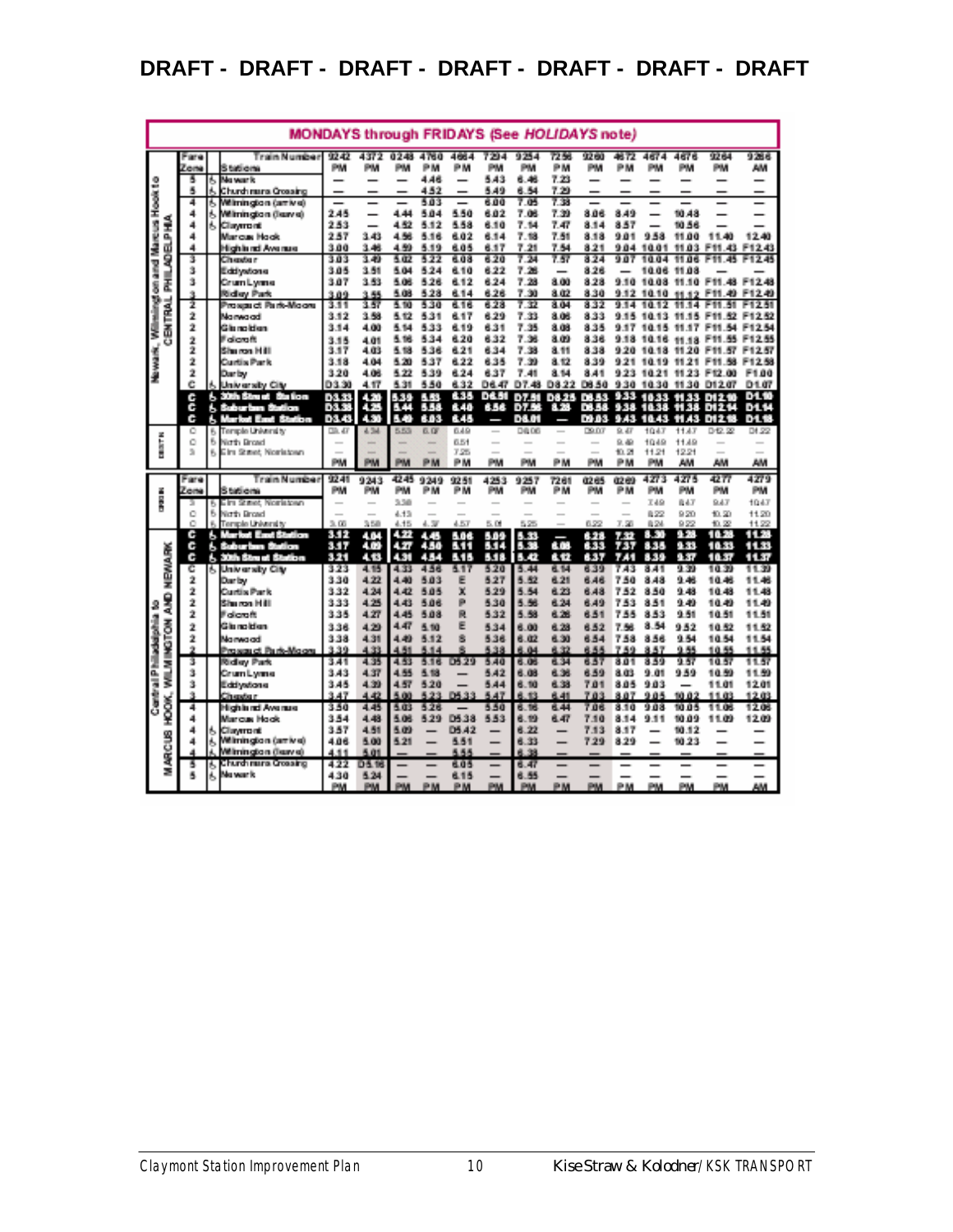|                                 | <b>SATURDAYS</b>            |                                                                                      |                                        |                              |                              |                                          |                                               |                                        |                                      |                                          |                              |                              |                               |                                        |                                                  |                              |                                                  |                                                            |
|---------------------------------|-----------------------------|--------------------------------------------------------------------------------------|----------------------------------------|------------------------------|------------------------------|------------------------------------------|-----------------------------------------------|----------------------------------------|--------------------------------------|------------------------------------------|------------------------------|------------------------------|-------------------------------|----------------------------------------|--------------------------------------------------|------------------------------|--------------------------------------------------|------------------------------------------------------------|
|                                 | Fare<br>Zone                | <b>Train Number</b><br>Stations<br>Willimin giton                                    | 4600<br>ΑМ<br>$\overline{\phantom{a}}$ | 4602<br>AM<br>$\sim$         | 4606<br>AM<br>8.36           | 4608<br>ΑМ<br>$\overline{\phantom{a}}$   | 4610<br>ΑМ<br>10.36                           | 4612<br>ΑМ<br>$\overline{\phantom{a}}$ | 4614<br>PM<br>12.36                  | 4616<br>PM<br>$\overline{a}$             | 4618<br>PM<br>$\sim$         | 4620<br>PM<br>$-$            | 4622<br>PM<br>4.36            | 4624<br>РM<br>$\overline{\phantom{a}}$ | 4626<br>PM<br>6.36                               | 4628<br>PM<br>-              | 4630<br>PM<br>8.36                               | 4632<br>PM<br>-                                            |
| ន                               | 4<br>4                      | Claymont<br>Marcus Hook<br>High land Avenue                                          | $-$<br>6.48<br>6.51                    | $-$<br>7.47<br><b>750</b>    | 8.44<br>8.48<br>51           | $\sim$<br>9.47<br>۰<br>50                | 10.44<br>10.48<br>10.51                       | -<br>11.47<br>11                       | 12.44<br>12.48<br>12.51              | $\overline{\phantom{a}}$<br>47<br>50     | 247<br>,                     | -<br>3.47<br>٠               | 4 44<br>448<br>4.51           | $\sim$<br>5.47<br>ĸ<br>50              | 6.44<br>6.48<br>e.<br>51                         | -<br>7.47<br>7.50            | 8.44<br>8.48<br>8.51                             | $\overline{\phantom{a}}$<br>9.37<br>9.40                   |
| and Marcus Hook<br>PHILADELPHIA | з<br>з<br>з                 | Che ster<br>Eddystone<br>Crum Lynne                                                  | 6.54<br>$\sim$<br>6.57                 | 7.53<br>7.55<br>7.57         | 8.54<br>-<br>8.57            | 9.53<br>9.55<br>9.57                     | 10.54<br>10.57                                | 11.53<br>11.55<br>11.57                | 12.54<br>12.57                       | 1.53<br>1.55<br>1.57                     | 2.53<br>2.55<br>2.57         | 3.53<br>3.55<br>3.57         | 4.54<br>4.57                  | 5.53<br>5.55<br>5.57                   | 6.54<br>6.57                                     | 7.53<br>7.55<br>7.57         | 8.54<br>8.57                                     | 9.43<br>9.45<br>9.47                                       |
|                                 | ٠<br>2<br>2<br>2            | <b>Ridley Park</b><br>Prospect Park-Moon<br>Norwo od<br>G lenolden                   | 6.59<br>7.01<br>7.02<br>7.04           | 7.59<br>8.01<br>8.02<br>8.04 | 8.59<br>9.0'<br>9.02<br>9.04 | 9.59<br>10.01<br>10.02<br>10.04          | 10.59<br>11.01<br>11.02<br>11.04 12.04        | 11<br>59<br>12.01<br>1202              | 12.59<br>1.01<br>1.02<br>1.04        | 1.59<br>2.01<br>2.02<br>204              | 2.59<br>3.0'<br>3.02<br>3.04 | 3.59<br>4.01<br>4.02<br>4.04 | 4.59<br>5.01<br>5.02<br>5.04  | 5.59<br>6.0'<br>6.02<br>6.04           | 6.59<br>7.01<br>7.02<br>7.04                     | 7.59<br>8.01<br>8.02<br>8.04 | 8.59<br>9.0'<br>9.02<br>9.04                     | 949<br>9.51<br>9.52<br>9.54                                |
| CENTRAL<br>Wilmington           | 2<br>2<br>2                 | Foloroft<br>Sharon Hill<br>Curtis Park                                               | 7.05<br>7.07<br>7.08                   | 8.05<br>8.07<br>8.08         | 9.05<br>9.07<br>9.08         | 1005<br>10.07<br>10.08                   | 11.05<br>11.07<br>11.08 12.08                 | 12.05<br>12.07                         | 1.05<br>1.07<br>1.08                 | 2.05<br>2.07<br>2.08                     | 3.05<br>3.07<br>3.08         | 4.05<br>4.07<br>4.08         | 5.05<br>5.07<br>5.08          | 6.05<br>6.07<br>6.08                   | 7.05<br>7.07<br>7.08                             | 8.05<br>8.07<br>8.08         | 9.05<br>9.07<br>9.08                             | 9.55<br>9.57<br>9.58                                       |
|                                 | 2<br>c<br>c                 | Darby<br>University City<br><b>1. 30th Street Sta</b><br>2007<br>k. Suburban Stalion | 7.10<br>7.17<br>7.20<br>7.25           | 8.10<br>8.17<br>8.20<br>0.25 | 9.10<br>9.17<br>9.20<br>9.25 | 10.10<br>10.17<br>10.20<br>10.25         | 11.10<br>11.17<br>- 14<br><b>COL</b><br>11.25 | 12.10<br>1217<br>1220<br>12.25         | 1.10<br>1.17<br>1.20<br>1.25         | 2.10<br>217<br>220<br>225                | 3.10<br>3.17<br>3.20<br>3.25 | 4.10<br>4.17<br>4.20<br>4.25 | 5.10<br>5.17<br>5.20<br>5.25  | 6.10<br>6.17<br>6.20<br>6.25           | 7.10<br>7.17<br>7.20<br>7.25                     | 8.10<br>8.17<br>8.20<br>0.25 | 9.10<br>9.17<br>3.20<br>8.25                     | 10.00<br>10.07<br>0.10<br>۹<br>10.15                       |
| z                               | c<br>င်<br>3                | <b>6 Market East Station</b><br>Tia migala Umwansi M<br>North Broad                  | 7.30<br>7.38                           | 8.30<br>8.34<br>8.38         | 9.30<br>9.34<br>9.36         | 10.30<br>10.36                           | 11.30 12.30<br>11.36                          | u.<br>12.36                            | 1.30<br>38<br>1                      | 2.30<br>234<br>236                       | 3.30<br>3.34<br>3.38         | 4.30<br>4.34<br>4.36         | 5.30<br>5.34<br>5.38          | 6.30<br>8.34<br>6.36                   | 7.30<br>7.36                                     | 0.30<br>834<br>8.38          | 9.30<br>934<br>9.36                              | 10.20<br>10.24<br>10.26                                    |
| in<br>B                         |                             | Elm St., Narristawn<br>Train Number                                                  | 8.08<br>9201                           | 9.08<br>AM<br>9200           | 10.08<br>АМ<br>4205          | 11.08<br>AΜ<br>4.207                     | 12.08<br>PM<br>4209                           | 1.08<br>PM<br>4211                     | 2.08<br>PM<br>4213                   | 3.08<br>PM<br>4215                       | 4.08<br>PM<br>4217           | 5.08<br>PM<br>4219           | 6.08<br>PM<br>4221            | 7.08<br>PM<br>4223                     | 8.08<br>PM<br>4225                               | 9.08<br>PM<br>4227           | 10.08<br>PM<br>4 2 2 9                           | 10.58<br>PM<br>4231                                        |
| Ming So                         | Fare<br>Zone<br>з<br>Ğ<br>Č | Stations<br>Elm St., Norristown<br>No th Broad<br>lia mala Universi                  | АΜ<br>$\overline{\phantom{a}}$         | AM<br>43                     | AM<br>日咽<br>7.21<br>9.99     | AM<br>7.48<br>8.21<br>8.23               | AM<br>8.48<br>9.21<br>9.29                    | AM<br>9.48<br>10.21<br>10.<br>-28      | АМ<br>10.48<br>11.21<br>55.95        | AM<br>11.48<br>12.21<br><b>173.735</b>   | PM<br>12.48<br>1.21          | PM<br>1.48<br>2.21           | PM<br>$2 - 48$<br>3.21<br>-29 | PM<br>3.48<br>4.21<br>499              | PM<br>4.48<br>5.21                               | PM<br>5.48<br>8.21<br>8.29   | PM<br>8.48<br>7.21                               | PM<br>7.48<br>8.21<br>8.23                                 |
|                                 | c<br>c<br>c                 | <b>1. Market East Station</b><br>Suburban Station<br>f. 30th Street Station          | 5.49<br>5.54<br>8. BB                  | 6.49<br>6.54<br>3.50         | 7.29<br>7.34                 | 8.28<br>8.34<br>0.00                     | 9.29<br>9.34<br>8. SO                         | 10.29<br>10.34<br>102                  | 11.29<br>11.34                       | 12.29<br>12.34                           | 1.29<br>۹<br>e za<br>٠       | 2.29<br>2.34<br>21           | 3.29<br>3.34<br>U 30          | 4.29<br>4.34<br>л.                     | 5.29<br>5.34<br>н.                               | 6.29<br>6.34                 | 7.29<br>7.34                                     | 8.29<br>834<br>0.00                                        |
| ន                               | с<br>2<br>2                 | <b>6. University City</b><br>Darby<br>Curtis Park                                    | 6.00<br>6.07<br>6.09                   | 7.00<br>7.07<br>7.09         | 7.40<br>7.47<br>7.49         | 8.40<br>8.47<br>8.49                     | 9.40<br>9.47<br>9.49                          | 10.40<br>10.47<br>10.49                | 11.40<br>11<br>11.4<br>9             | 1240<br>12.47<br>12.49                   | 1.40<br>1.47<br>1.49         | 240<br>2.47<br>2.49          | 3.40<br>3.47<br>3.49          | 4.40<br>4.47<br>4.49                   | 5.40<br>5.47<br>5.49                             | 6.40<br>6.47<br>6.49         | 7.40<br>7.47<br>7.49                             | 8.40<br>8.47<br>8.49                                       |
| AND WILMINGTON<br>들놀<br>Ì       | 2<br>2<br>2<br>2            | Sharon Hill<br>Foloroft<br>G lenoiden<br>Norwo od                                    | 6.10<br>6.12<br>6.13<br>6.15           | 7.10<br>7.12<br>7.13<br>7.15 | 7.50<br>7.52<br>7.53<br>7.55 | 8.50<br>8.52<br>8.53<br>8.55             | 9.50<br>9.52<br>9.53<br>9.55                  | 10.50<br>10.52<br>10.53<br>10.55       | 11.50<br>11.52<br>11.53<br>11.5<br>5 | 12.50<br>12.52<br>12.53<br>12.55         | 1.50<br>1.52<br>1.53<br>1.55 | 2.50<br>2.52<br>2.53<br>2.55 | 3.50<br>3.52<br>3.53<br>3.55  | 4.50<br>4.52<br>4.53<br>4.55           | 5.50<br>5.52<br>5.53<br>5.55                     | 6.50<br>6.52<br>6.53<br>6.55 | 7.50<br>7.52<br>7.53<br>7.55                     | 8.50<br>8.52<br>8.53<br>8.55                               |
| CentralPh<br>HOOK               | з<br>з                      | Prospect Park-Moore<br>Ridley Park<br>Crum Lynne                                     | 6.16<br>6.18<br>6.20                   | 716<br>7.18<br>7.20          | 7.56<br>7.58<br>8.00         | 8.56<br>8.58<br>9.00                     | 9.56<br>9.58<br>10.00                         | 10.56<br>10.58<br>11.00                | 11.56<br>11.58<br>12.00              | 12.56<br>12.58<br>1.00                   | 56<br>-1<br>1.58<br>2.00     | 2.56<br>2.58<br>3.00         | 3.56<br>3.58<br>4.00          | 4.56<br>4.58<br>5.00                   | 5.56<br>5.58<br>6.00                             | 6.56<br>6.58<br>7.00         | 7.56<br>7.58<br>8.00                             | 8.56<br>8.58<br>9.00                                       |
| 5<br>2                          | з<br>л<br>4<br>4            | Eddystone<br>Che ster<br>High land Avenue<br>Marcus Hook                             | $\sim$<br>6.23<br>6.26<br>6.29         | 7.22<br>7 24<br>7.27<br>7.30 | -<br>8.03<br>8.06<br>8.09    | 9.02<br>9.04<br>9.07<br>9.10             | 10.03<br>10.06<br>10.09                       | 11.02<br>11.04<br>11<br>11.10          | 12.03<br>12.06<br>12.09              | 1.02<br>1.04<br>.07<br>1.10              | 2.02<br>2.04<br>2.07<br>2.10 | 3.02<br>3.04<br>3.07<br>3.10 | -<br>4.03<br>4 06<br>4.09     | 5.02<br>5.04<br>5.07<br>5.10           | $\overline{\phantom{a}}$<br>6.03<br>6.06<br>6.09 | 7.02<br>7.04<br>7.07<br>7.10 | $\overline{\phantom{a}}$<br>8.03<br>8.06<br>8.09 | 9.02<br>9.04<br>9.07<br>9.10                               |
| ¥                               | 4<br>4                      | Claymont<br>Willimin giton                                                           | $\sim$<br>ΑМ                           | $\sim$<br>-<br>ΑМ            | 8.12<br>8.21<br>ΑМ           | $\overline{\phantom{a}}$<br>$\sim$<br>AМ | 10.12<br>10.21<br>ΑМ                          | -<br>-<br>AM                           | 12.12<br>1221<br><b>PM</b>           | $\sim$<br>$\overline{\phantom{a}}$<br>PM | $rac{1}{2}$<br>$-$<br>PM     | $-$<br>$-$<br>РM             | 4.12<br>4.21<br>PM            | $\overline{a}$<br>$\sim$<br>PM         | 6.12<br>6.21<br>PM                               | $\overline{a}$<br>-<br>PM    | 8.12<br>8.21<br>PM                               | $\overline{\phantom{a}}$<br>$\overline{\phantom{a}}$<br>PM |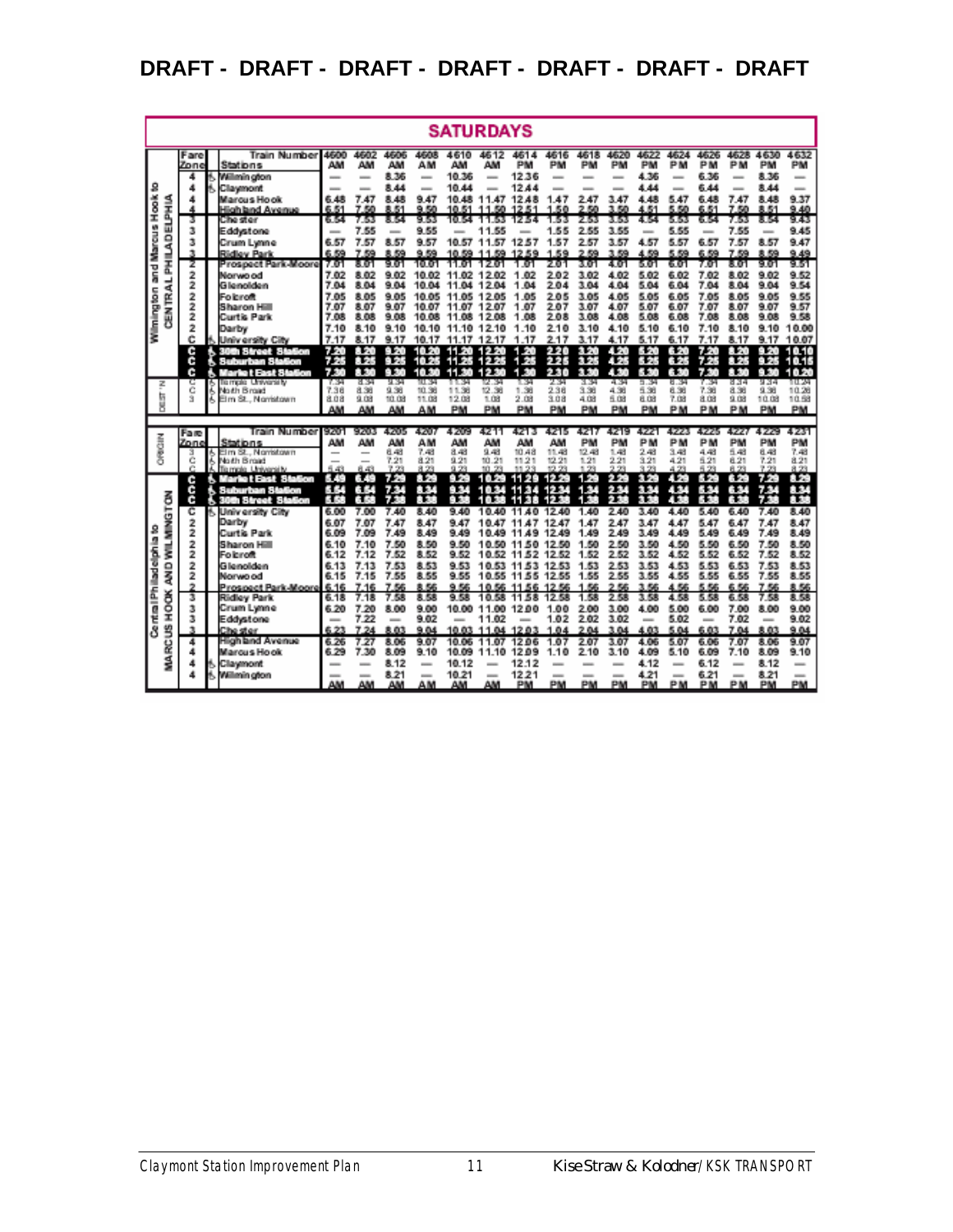| <b>FARES</b>                                                                                                                                                                                                                  |                                                                                          |                                                             |                                                                                 |  |  |  |  |  |
|-------------------------------------------------------------------------------------------------------------------------------------------------------------------------------------------------------------------------------|------------------------------------------------------------------------------------------|-------------------------------------------------------------|---------------------------------------------------------------------------------|--|--|--|--|--|
|                                                                                                                                                                                                                               | SUBJECT TO CHANGE                                                                        |                                                             |                                                                                 |  |  |  |  |  |
| FARES ARE GOOD FOR A ONE-WAY TRIP ONLY                                                                                                                                                                                        |                                                                                          |                                                             |                                                                                 |  |  |  |  |  |
| Cask <sup>*</sup><br>\$1.15<br>Cash - Reddood Face <sup>ba</sup><br>\$45<br>Daily Pass* (Request Pass Before Paying)<br>\$240<br>Children (46 inches in height or under)<br>Free***<br>Blind (with DVT photo TD Card)<br>Free |                                                                                          |                                                             |                                                                                 |  |  |  |  |  |
| The DART Card is a discounted stored value card that can be purchased at<br>sales outlets statewide, by mail, phone and online.                                                                                               |                                                                                          |                                                             |                                                                                 |  |  |  |  |  |
| <b>DART</b> Card options:                                                                                                                                                                                                     |                                                                                          |                                                             |                                                                                 |  |  |  |  |  |
| Price<br>50.60<br>81200<br>515.00<br>\$30.00<br>335.00<br>\$65.00<br>St4.00**                                                                                                                                                 | Vakse<br>\$12.00<br>316.10<br>S21.00<br>\$43.20<br>\$52.00<br>5108.00<br><b>SA6.00**</b> | Discount<br>20%<br>29%<br>20%<br>30%<br>348<br>soñ<br>70%** | Color<br>Gold<br>Blue<br>Yellow<br>Green<br>Parple<br><b>Platiniza</b><br>Red** |  |  |  |  |  |

"Cash fares us in be puid with exact change using color and 3r bills only .<br>Diriven do not carry change, Daily Passes music be purchased on the bas and<br>can be puid with casher by using a DA RTCand and any valid for us frai

\*\* Reduced Fare — Medicare Card or DART First State Reduced Fare 110 card in<br>- required for pay nent of Reduced Fares or tear of prepaid Reduced Fare<br>DARTCartt, Reduced Fares are for people who are age 63 di cere, crew ho<br>

\*\*\*When accompanied by a fare-paying cunterner, otherwise regular fare<br>applies. No more than two children free per fare-paying customer.

Valid SEPTA Weekly and Monthly Panes are acceptable as favor on all.<br>DART First State bus trips within Northern New Castle County.

#### TRANSFER POINTS

The best value is a Daily Pass if you ride no re than two buses per day.

How to Use This Schedule  $\mathbf{L}$ 

For schools and you will find a bas to the map and service<br>(per schools) and you will find a bas to the map and service<br>furnables. Monday through Friday service is fasted on one side of<br>the schools), and if Salurday servic 2. Find the time table showing the direction you want to travel.<br>In our example we show "From End of Line To Downtown".

3. Only some of the many bas stops are shown at the top of the timetable and route map.

4<br>Find the circled letters closest<br>to where you want to take the<br>bus and get off the bus.

5. To find your arrival time,<br>read down the list of times

6,



17:25 AM. The next bus does not stop at Maple Avenue.<br>
Look left from 1990<br>
the time you<br>
the time you<br>
the time you<br>
the busing of the state of the state of the state<br>
the state of the state of the state of the state<br>
De ۰



DARTCards can be parchased online at www.DartFirstState.com, by phone<br>at 1-800-653-DART, by mail - DTC Individual Sales Order, PO Box 1679,<br>Wilmington, DE 19899-1670, and at sales outlets throughout the State, For<br>location

For transit news, register for DART's FREE Rider News E-Mail Notice<br>Service at www.DartFirstState.com

PLEASE SHARE, RE-USE OR RECYCLE THIS SCHEDULE

Front cover photo of SEPTA R2 Train at Claymont Station,<br>Courtesy of David Shayer, SEPTA,



Naamans Road oute Effective December 4, 2006 Rush Hour Mid-Day **Serving:** .<br>ri-State Mall  $N_{\text{trans}}$   $R_{\text{max}}$ Brandywine Town Center  $\frac{372}{372}$ G  $\bigcirc$  $\mathcal{T}_{our}$ Delaw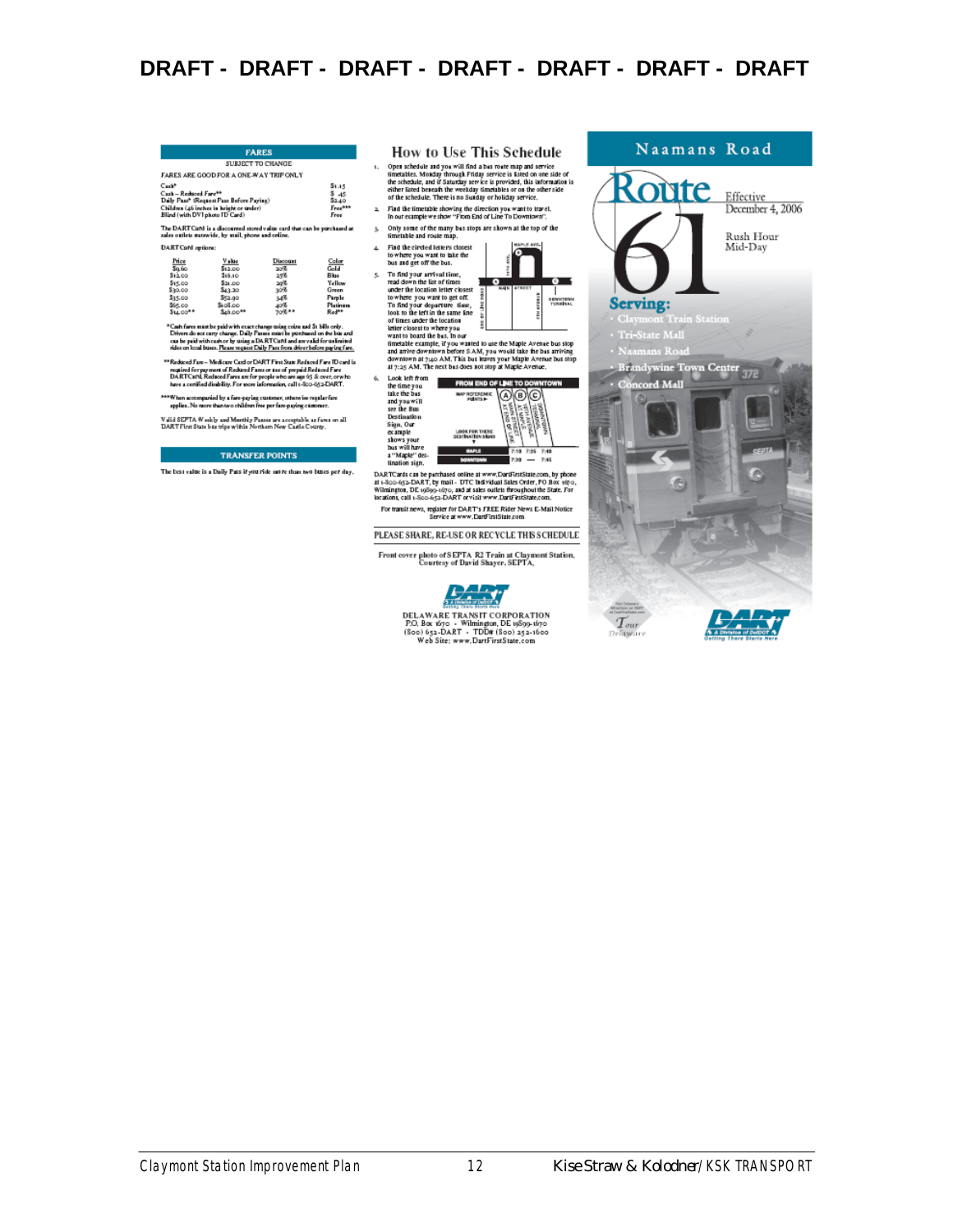

Non-Service Holidays: New Year's Day, Memorial Day, Independence Day, Labor Day, Thanksgiving Day and Christmas Day,

TIMES MAY VARY DUE TO WEATHER AND TRAFFIC CONDITIONS. All DART First State routes are subject to service standards that establish minimum service levels. If this route does not meet those standards, it will be considered for elimination.

SEPTA R2 Train Connections

Southbound SEPTA R2 Trains connecting to/from Route 61 at Clay mont Train Station: Northbound SEPTA R2 Trains connecting to/from Route 6t at Claymont Train Station: 6:11, 7:16, 7:51, 9:25, 10:55, 12:53, 2:53, 4:52, 5:58, 7:14, 7:47 5:57, 6:24, 7:16, 7:47, 4:51, 5:42, 6:22, 7:13

SEPTA train schedules and fares are subject to change at any time,

#### **NOTES**

- Bus does not go to this location on this trip,

Bussop signs mark cach designated stop along this route. Please stand wan'sign IN<br>CLEAR VIEW of approaching bus to indicate to operator you wish to board. **Ca** Valid SEPTA Weekly and Monthly Passes are acceptable as fares on all<br>DART Pits: State bus trips within Norderto New Castle County,



All vehicles are equipped with wheel duar lins,

All vehicles have bike racks, Passengers are responsible for securing bikes,

This schedule may be adjusted at any time 10 maintain connections with the R2 train<br>service whenever the R2 schedule changes, When such changes occur, notices on the<br>change will be praced at Route 61 bus slops and on the R

Please make the fitters side and two fitter facing bench seast closest to the diffrem<br>mailable to disabled and elderly passengers,

For Paramars it Information for persons with disabilities, call 1 800 553-3278, DART First State is not responsible for items left on the bus. Suspicious items are subject<br>to immediate disposal, For Lost & Found, call 1-800-652-DART.

No cating, drinking, amaking, or playing of radius, tape, or CD players<br>(unless carpiones are being used) is permitted within the bus, Please be courseous when<br>using cell players - as speakerplanes allowed,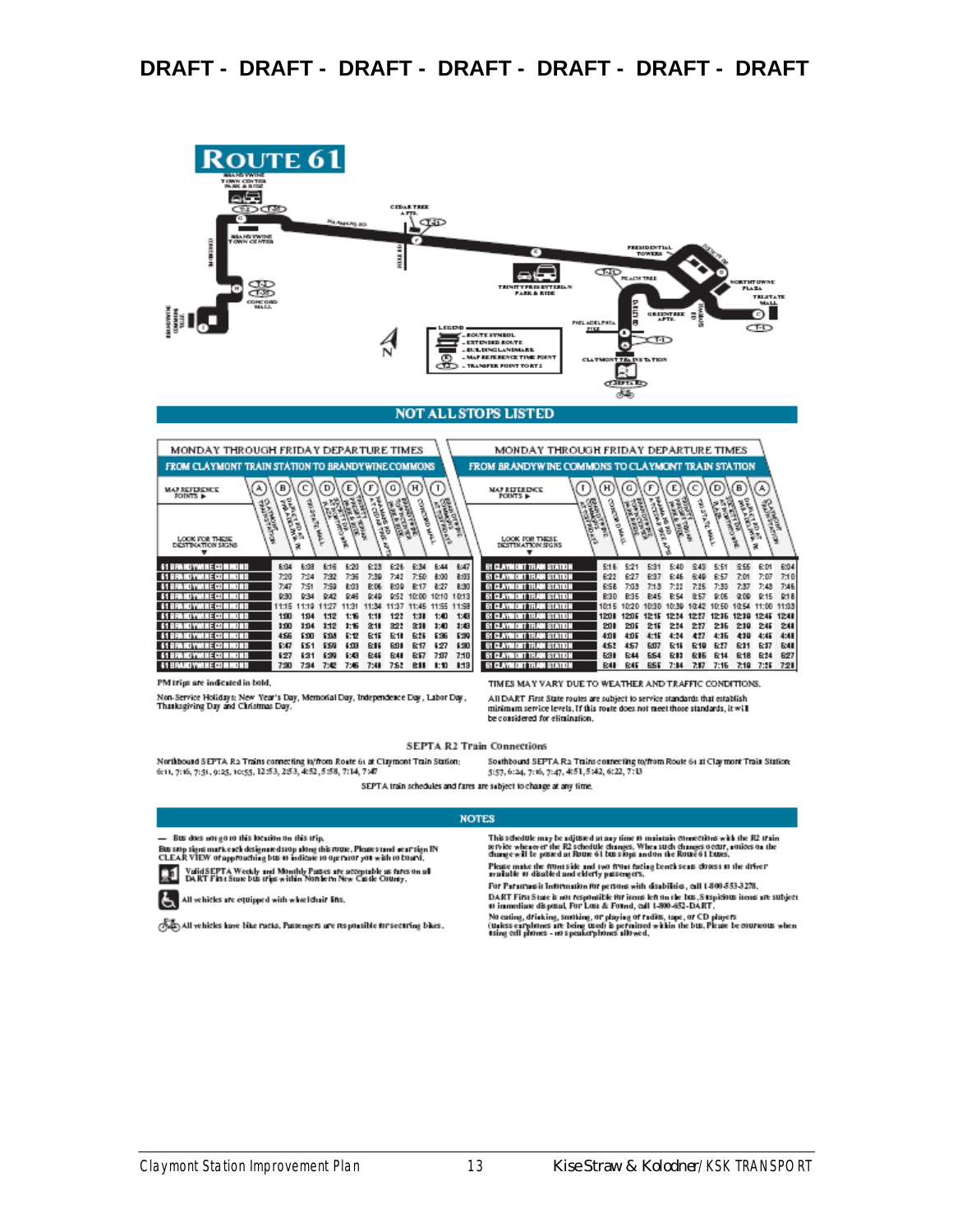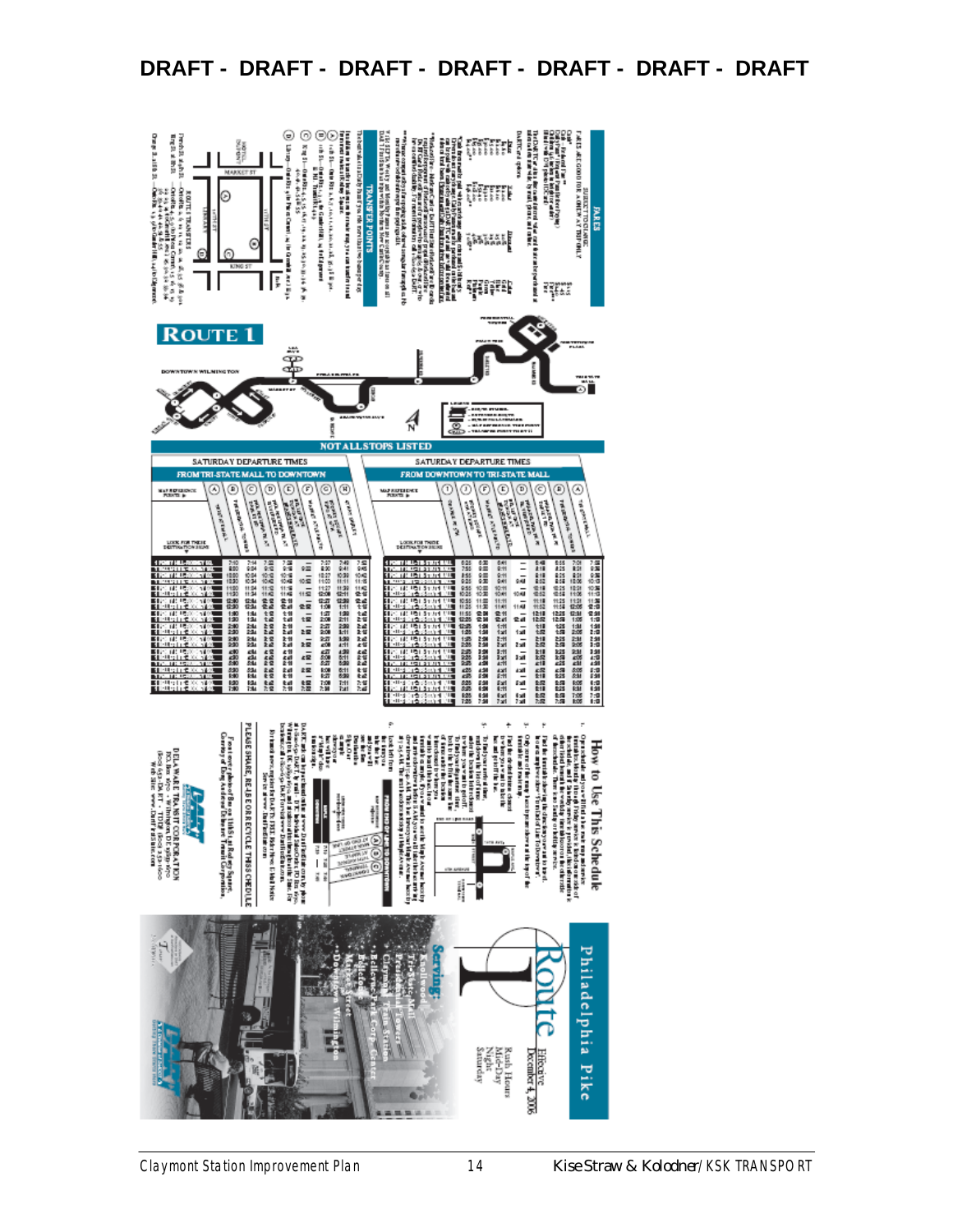| <b>ROUTE 1</b><br>BELLEVIE PARK<br>MPORAFE CENTER<br><b>UG</b><br>$T - 1$<br>PENNY HILL<br>đìo<br>ශ<br>DOWNTOWN WILMINGTON<br><b>A DATE PR</b><br><b>MARKET IT</b><br><b>K BLVD</b><br>ļ<br><b>BELLEFONTE</b><br>Ì<br><b>NOT ALL STOPS LISTED</b>                                                                                                                                                                                                                                                                                                                                                                                                                                                                                                                                                                                                                                                                                                                                                                                                                                                                                                                                                                                                                                                                                                                                                                                                                                                                                                                                                                                                                                                                                                                                                                                                                                                                                                                                                                                                                                                                                                                                                                                                                                                                                                                                                                                                                                                                                                                                                                                                                                                                                                                                                                                                                                                                                                                                                                                                                                                                                                                                                                                                                      | <b>TOWERS</b><br>C141<br>CEAD<br>PEACH TASE<br><b>CALTIMITY/WIND</b><br>ON DOUGH ON<br>TRAUEAUX<br>$\bullet$<br>t<br><b>CF+E</b><br>Æ<br>ä5<br>CEAD<br>తేశు<br><b>JUDITE SYNIK</b><br><b>EXTENDED BOUTE</b><br>- BUILDING LANDMARK<br>N<br>- MAP REPERENCE TIME POINT<br><b>CTA &gt; - TRANSFER POINT TO RTS</b>                                                                                                                                                                                                                                                                                                                                                                                                                                                                                                                                                                                                                                                                                                                                                                                                                                                                                                                                                                                                                                                                                                                                                                                                                                                                                                                                                                                                                                                                                                                                                                                                                                                                                                                                                                                                                                                                                                                                                                                                                                                                                                                                                                                                                                                                                                                                                                                                                                                                                                                                                                                                                                                                                                                                                                                                                                                                                                                                                                                                                     |
|------------------------------------------------------------------------------------------------------------------------------------------------------------------------------------------------------------------------------------------------------------------------------------------------------------------------------------------------------------------------------------------------------------------------------------------------------------------------------------------------------------------------------------------------------------------------------------------------------------------------------------------------------------------------------------------------------------------------------------------------------------------------------------------------------------------------------------------------------------------------------------------------------------------------------------------------------------------------------------------------------------------------------------------------------------------------------------------------------------------------------------------------------------------------------------------------------------------------------------------------------------------------------------------------------------------------------------------------------------------------------------------------------------------------------------------------------------------------------------------------------------------------------------------------------------------------------------------------------------------------------------------------------------------------------------------------------------------------------------------------------------------------------------------------------------------------------------------------------------------------------------------------------------------------------------------------------------------------------------------------------------------------------------------------------------------------------------------------------------------------------------------------------------------------------------------------------------------------------------------------------------------------------------------------------------------------------------------------------------------------------------------------------------------------------------------------------------------------------------------------------------------------------------------------------------------------------------------------------------------------------------------------------------------------------------------------------------------------------------------------------------------------------------------------------------------------------------------------------------------------------------------------------------------------------------------------------------------------------------------------------------------------------------------------------------------------------------------------------------------------------------------------------------------------------------------------------------------------------------------------------------------------|--------------------------------------------------------------------------------------------------------------------------------------------------------------------------------------------------------------------------------------------------------------------------------------------------------------------------------------------------------------------------------------------------------------------------------------------------------------------------------------------------------------------------------------------------------------------------------------------------------------------------------------------------------------------------------------------------------------------------------------------------------------------------------------------------------------------------------------------------------------------------------------------------------------------------------------------------------------------------------------------------------------------------------------------------------------------------------------------------------------------------------------------------------------------------------------------------------------------------------------------------------------------------------------------------------------------------------------------------------------------------------------------------------------------------------------------------------------------------------------------------------------------------------------------------------------------------------------------------------------------------------------------------------------------------------------------------------------------------------------------------------------------------------------------------------------------------------------------------------------------------------------------------------------------------------------------------------------------------------------------------------------------------------------------------------------------------------------------------------------------------------------------------------------------------------------------------------------------------------------------------------------------------------------------------------------------------------------------------------------------------------------------------------------------------------------------------------------------------------------------------------------------------------------------------------------------------------------------------------------------------------------------------------------------------------------------------------------------------------------------------------------------------------------------------------------------------------------------------------------------------------------------------------------------------------------------------------------------------------------------------------------------------------------------------------------------------------------------------------------------------------------------------------------------------------------------------------------------------------------------------------------------------------------------------------------------------------------|
|                                                                                                                                                                                                                                                                                                                                                                                                                                                                                                                                                                                                                                                                                                                                                                                                                                                                                                                                                                                                                                                                                                                                                                                                                                                                                                                                                                                                                                                                                                                                                                                                                                                                                                                                                                                                                                                                                                                                                                                                                                                                                                                                                                                                                                                                                                                                                                                                                                                                                                                                                                                                                                                                                                                                                                                                                                                                                                                                                                                                                                                                                                                                                                                                                                                                        |                                                                                                                                                                                                                                                                                                                                                                                                                                                                                                                                                                                                                                                                                                                                                                                                                                                                                                                                                                                                                                                                                                                                                                                                                                                                                                                                                                                                                                                                                                                                                                                                                                                                                                                                                                                                                                                                                                                                                                                                                                                                                                                                                                                                                                                                                                                                                                                                                                                                                                                                                                                                                                                                                                                                                                                                                                                                                                                                                                                                                                                                                                                                                                                                                                                                                                                                      |
| MONDAY THROUGH FRIDAY DEPARTURE TIMES<br>FROM TRI-STATE MALL TO DOWNTOWN<br><b><i>NAT REFERENCE</i></b><br><b>POENTS</b><br><b>WARTHAMPTON</b><br><b>DECAMPAGE</b><br>긤<br><b>HOLD FOR PART</b><br>高原<br><b>CHAMPION</b><br>Commercial<br><b>Casar</b><br><b>DARATION</b><br><b>PACIFICATION</b><br><b>B</b><br><b>Harbourne</b><br><b>Brough</b><br><b>Callback</b><br>١<br><b>LEXES</b><br><b>ARTIFICATION</b><br><b>CONTROL</b><br>ą<br>Ŕ,<br>ţ<br>۷s<br>į<br>þ<br>LOOK FOR THESE<br>DESTINATION SKING<br>5:20<br>534<br>543<br>5.48<br>5.35<br>545<br>5:52<br>6:00<br>8:10<br>6:14<br>6:05<br>6:08<br>6:14<br>617<br>621<br>6:27<br>6:37<br>6.42<br>6.05<br>616<br>6:30<br>6.42<br>646<br>6:22<br>×<br>6.35<br>648<br>4:52<br>7 po<br>7.12<br>7:16<br>2:10<br>758<br>7:30<br>7:34<br>4.50<br>2.11<br>7.42<br>18<br>728<br>2.12<br>n<br>7:58<br>7:16<br>7:28<br>7:56<br>TAD<br>7:54<br>7:58<br>7:29<br>800<br>7:28<br>7:35<br>7:35<br>7:43<br>7:58<br>7.46<br>7.49<br>7.57<br>8.00<br>8:14<br>7:30<br>7:34<br>7:48<br>2:54<br>8:00<br>8.12<br>8.18<br>7:58<br>8:01<br>611<br>8.15<br>640<br>8:08<br>623<br>8:35<br>8:25<br>8:28<br>8:56<br>8:48<br>853<br>8.00<br>8:25<br>638<br>854<br>8:30<br>8:50<br>π<br>8:30<br>843<br>8:50<br>a:sa<br><b>SIM</b><br>0.12<br>0.17<br>9.00<br>$\overline{a}$<br>全轻<br>9:18<br>全洲<br>9.38<br>化铝<br>4:52<br>9:50<br>4.30<br>948<br>6.49<br>10:10<br>10:15<br>10:00<br>10:12<br>10:18<br>0.00 8038 10:42<br>π<br>۱T)<br>10:30<br>10:53<br>10:50 11:10<br>11:15<br>1042<br>10.49<br>$\sim$<br>11:00<br>11:26<br>11:36<br>11:47<br>E<br>19:12<br>1118<br>π<br>ū<br>$-1152$<br>11:30<br>11:42<br>11:49<br>11.50 12:10<br>12:15<br>12.00<br>1212<br>12-18<br>12:26 12:38<br>12:42<br>12:52 12:59<br>12:30<br>12.42<br>12:49<br>1.10<br>1:15<br>-<br>12:55<br>1:00<br>1:12<br>128<br>126<br>142<br>1:38<br>5.42<br>0.48<br>6.62<br>150<br>$2 - 48$<br>$2 - 18$<br>-<br>2.00<br>212<br>2.58<br>2.26<br>2:38<br>2.42<br>π<br>2:36<br>2.42<br>2.49<br>2.82<br>2:48<br>3:10<br>2, 18<br>5:00<br>$3 - 11$<br>$2 - 18$<br>5:26<br>3:39<br>2:42<br>1:30<br>3.43<br>3:58<br>153<br>4:16<br>4:00<br>4:11<br>4:00<br>411<br>41<br>426<br>438<br>442<br>427<br>423<br>420<br>434<br>4.45<br>4:58<br>4:38<br>4.45<br>4.55<br>5:08<br>m<br>458<br>458<br>8:00<br>4:30<br>4:52<br>40<br>9:16<br>4.58<br>109<br>8.11<br>sar<br>8.18<br>122<br>1:08<br>4:50<br>轜<br>5.08<br>8:12<br>520<br>8:31<br>5:34<br>5:00<br>÷<br>124<br>\$12<br>5:28<br>5.28<br>8:30<br>5:44<br>6.01<br>837<br>5.51<br>8:47<br>5:58<br>842<br>5:50<br>6:00<br>6:06<br>826<br>5:38<br>5.42<br>612<br>5.56<br>6.00<br>1.58<br>6:14<br>6:19<br>653<br>5.45<br>6.00<br>846<br>6.03<br>641<br>6.23<br>6:27<br>1:16<br>6:12<br>642<br>626<br>6:39<br>6:28<br>625<br>628<br>6.36<br>6:38<br>6.42<br>650<br>7.82<br>7:07<br>6:30<br>6.40<br>5.45<br>5.49<br>6:55<br>7:08<br>7:18<br>7.09<br>7:10<br>2.16<br>723<br>nav<br>工業<br>7:38<br>1.48<br>7.45<br>7.49<br>7.55<br>2.01<br>8:18<br>100<br>8:10<br>8:33<br>取解<br>823<br>137<br>-<br>8:30<br>ŁЮ<br><b>Exit</b><br>Ext<br>858<br>9:05<br>9:10<br>全创<br>810<br>9:16<br>9:25<br>9:33<br>9:37<br>-<br>6:30<br>Eй<br>6.46<br>6.49<br>0.58<br>10.06<br>18-18<br>10:00<br>18:10 18:16<br>10:23 10:33 10:37<br>M trips are indicated in bold. | MONDAY THROUGH FRIDAY DEPARTURE TIMES<br>FROM DOWNTOWN TO TRI-STATE MALL<br>Đ.<br>ſä<br><b>MAP REPERIENCE</b><br>anarchives<br>ļ<br>anto Relate<br>s<br>ţ<br><b>Curant</b><br>colours of<br><b>ASHORN</b><br><b>BASE</b><br>on street<br>ß<br>县<br><b>Canada</b><br>g<br><b>CANADA</b><br>$\alpha$ and $\alpha$<br><b>WASHING</b><br><b>CONTRACTOR</b><br><b>CONTACT</b><br>沈<br><b>CONTRACTOR</b><br>٩<br>ħ<br>١<br>k<br>71<br>'n<br>'n<br><b>DESTRO</b><br>5:24<br>533<br>5.79<br>525<br>5.35<br>5.47<br>$- 5.965$<br>CLAYMONT ETHIL<br>Ma<br>5:20<br>581<br>e mu<br>5:25<br>5:30<br>5.40<br>5.46<br>5.49<br>5:58<br>5:59<br>6.01<br><b>Laurence</b><br>8:000<br>555<br>6:00<br>6:10<br>6:18<br>8:22<br><b>STORES</b><br><b>651C</b><br>6:35<br>6:35<br>6.41<br>647<br>6:30<br>627<br>6.32<br>643<br>6:50<br>7:08 7:13<br>645<br>6.40<br>6.55<br>力幅<br>÷<br>6:48<br>6.53<br>7:05<br>7:09<br>657<br>7.02<br>7:13<br>7:30<br>i.<br>ш<br>TITLE<br>7:00<br>7:05<br>2:18<br>7:22<br>728<br>7:30<br>7:36 7:58<br>÷<br>$-100$<br>7:85<br><b>HILL</b><br>7-68<br>7:16<br>7:52<br>7.56<br>$7 - 48$<br><b>Abrill</b><br>7:55<br>805<br><b>THE</b><br>2.10<br>7:14<br>7:35<br>TACT<br>7.49<br>$\overline{\phantom{a}}$<br>$\overline{a}$<br>7.43<br>7:50<br>7:32<br>7:27<br>$\overline{\phantom{a}}$<br>×<br>i.<br>語<br>8.10<br>8:20<br><b>SHR</b><br>40<br>7-58<br>$\equiv$<br>7:50<br>756<br>812<br>8:08<br>8:18<br>$\sim$<br>6:15<br>8:28<br>834<br>8.40<br>850<br>8:50<br>8:40<br>8:45<br>8:55<br>0.02<br>9.95<br>9.11<br>$\sim$<br>9.21<br>$\overline{\phantom{a}}$<br>9:33<br>8.10<br>9.50<br>i.<br>9/15<br>9:25<br>0.40<br>9:40<br>$9 - 45$<br>9.58<br>10:07<br>10:05<br>10/11<br>10:21<br>$\overline{a}$<br>$\overline{a}$<br>0.90<br>90:95<br>10:28<br>10:38<br>10:40<br>10:50<br>11.11<br>11.21<br>÷<br>0.40<br>10:45<br>10:58<br>11:02<br>11:05<br><b>TER</b><br>11:50<br>11:15 11:26<br>11:33<br>11.40<br>$-1150$<br>$\overline{a}$<br>12.21<br>11:45<br>12.95<br>64<br>11:40<br>11:58<br>12:52<br>12:10 12:15 12:35<br>12:33<br>12.48<br>12.47<br>11181<br>12:40<br>ίų,<br>12:45<br>1:02<br>tik<br>1:11<br>121<br>$\frac{1.98}{1.88}$<br>1:15<br>1:39<br>1:33<br>1:40<br>158<br>-<br>-<br>2.02<br>2:11<br>221<br>2.85<br>$\overline{a}$<br>1:45<br>1.16<br>쾗<br>$\frac{235}{236}$<br>끮<br>譜<br>퍫<br>퍫<br>-<br>zŵ<br>$\overline{a}$<br>$\overline{\phantom{a}}$<br>-<br>2.10<br>3:15<br>3:27<br>3:36<br>2.43<br>254<br>-<br>m<br>2:40<br>3.97<br>$4 - 13$<br>4:23<br>3:45<br>4個<br>496<br>-<br>$\sim$<br>L<br>457<br>2:45<br>3:50<br>4.90<br>4:04<br>4:10<br>429 439<br>2.54<br>5.58<br>4tt<br>4.56<br>421<br>$\overline{a}$<br>4:53<br>4:04<br>425<br>eМ<br><b>CONTRACTOR</b><br>4:10<br>4:15<br>427<br>437<br>4:44<br>$-455$<br>i.<br>4:55<br>4:33<br>4:38<br>4:50<br>4:45<br>687<br>5:54<br>6:20<br>9:24<br>4:40<br>457<br>œ<br>4.50<br>455<br>8.95<br>6.11<br>8:55<br>822<br>4.52<br>457<br>$rac{8.00}{8.25}$<br>8:19<br>1:25<br>$-837$<br>÷<br>6:53<br>sм<br>5:08<br>637<br>5:50<br>5:54<br>5:10<br>8:15<br>8:27<br>5:44<br>6.29<br>8:38<br>8.91<br>6.67<br>6.23<br>6.64<br>548<br>847<br>ш<br>TITE<br>T,<br>1.4<br>6.01<br>ŧм<br>6:18<br>6.20<br>5:45<br>5.95<br>$\overline{a}$<br>6:10<br>6:15<br>6:25<br>630<br>4:37<br>6.47<br><b>TITU</b><br>2:01<br>m<br>6:55<br>7:54<br>6:40<br>6:45<br>7:10<br>728<br>$\blacksquare$ |
| Non-Service Molidays; New Year's Day, Momorial Day, Independence Day, Labor<br>Day, Thanksgiving Day and Christmas Day,                                                                                                                                                                                                                                                                                                                                                                                                                                                                                                                                                                                                                                                                                                                                                                                                                                                                                                                                                                                                                                                                                                                                                                                                                                                                                                                                                                                                                                                                                                                                                                                                                                                                                                                                                                                                                                                                                                                                                                                                                                                                                                                                                                                                                                                                                                                                                                                                                                                                                                                                                                                                                                                                                                                                                                                                                                                                                                                                                                                                                                                                                                                                                | 3:30<br>7,10<br>7:11<br>ra<br>TAT<br>$\overline{a}$<br>7:21<br>$\overline{\mathbf{r}}$<br>7:40<br>7:45<br>7:55<br>取倒<br>8.94<br>8:10<br>829<br>-<br>-<br>8:58<br>8:15<br>4:30<br>8:47<br>8:25<br>8:37<br>-<br>$\overline{\phantom{a}}$<br>8:48<br>8:45<br>8:15<br>9:01<br>8.84<br>9:10<br>9:29<br>$\overline{a}$<br><b>WELLET</b><br>9:10<br>9:15<br>9:25<br>9:30<br>9:32<br>9.47<br>$\equiv$<br>m<br><b>TIME</b><br>9:40<br>9:45<br>18:01<br>9:55<br>10:54<br>92.10<br>10:20<br>$\overline{1}$<br>m<br>11:54<br>11-18<br>11:20<br>$\overline{a}$<br>10:40<br>10:45<br>1848<br>11.01                                                                                                                                                                                                                                                                                                                                                                                                                                                                                                                                                                                                                                                                                                                                                                                                                                                                                                                                                                                                                                                                                                                                                                                                                                                                                                                                                                                                                                                                                                                                                                                                                                                                                                                                                                                                                                                                                                                                                                                                                                                                                                                                                                                                                                                                                                                                                                                                                                                                                                                                                                                                                                                                                                                                                 |

TIMES MAY VARY DUE TO WEATHER AND TRAFFIC CONDITIONS.

#### **NOTES**

— Bus does not go to this location on this trip,<br> $C \cdot \operatorname{Coker} \operatorname{End} \nolimits \times \operatorname{Coker} \nolimits \operatorname{End} \nolimits \times \operatorname{Hom} \nolimits \times \operatorname{Hom} \nolimits \times \operatorname{Hom} \nolimits \times \operatorname{Hom} \nolimits \times \operatorname{Hom} \nolimits \times \operatorname{Hom} \nolimits \times \operatorname{Hom} \nolimits \times \operatorname{Hom} \nolimits \times \operatorname{Hom} \nolimits \times \operatorname{Hom} \nolimits \times \operatorname{Hom}$ 

 $\sum$  All vehicles are equipped with wheelehair lifts,

 $\bigotimes_{i=0}^{\infty}$  All vehicles have bike racks, Passeugen are responsible for securing bikes,

1.3.<br>Thus make the front side and two front factory bouch seats closest to the driver results the front that is a present with disabilities, call 1.400-553-3219, Far Paratrassic Information for presents with disabilities,